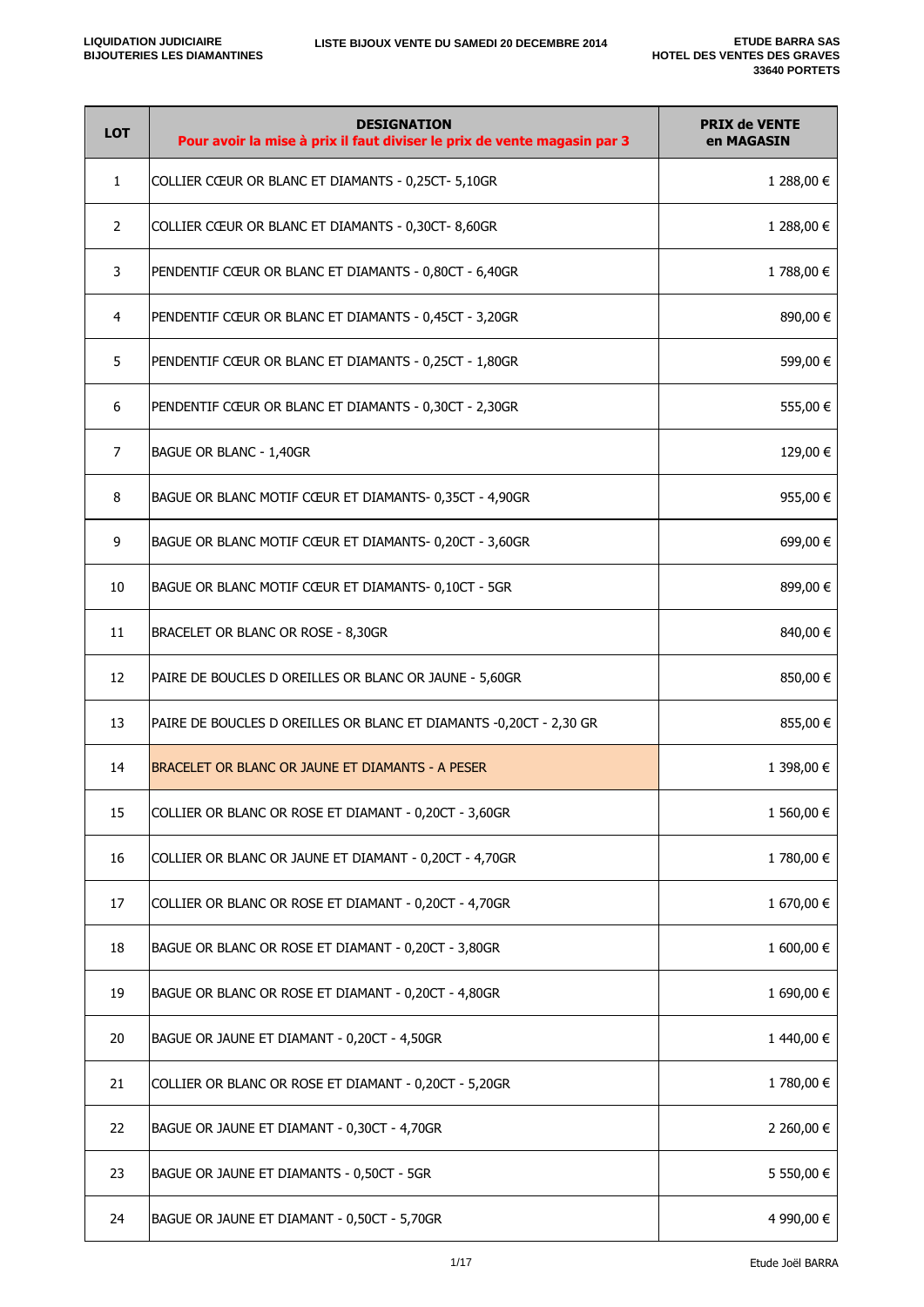| <b>LOT</b> | <b>DESIGNATION</b><br>Pour avoir la mise à prix il faut diviser le prix de vente magasin par 3 | <b>PRIX de VENTE</b><br>en MAGASIN |
|------------|------------------------------------------------------------------------------------------------|------------------------------------|
| 25         | BAGUE OR JAUNE ET DIAMANTS - 0,18CT - 2,70GR                                                   | 496,00 €                           |
| 26         | MONTRE HOMME BEUCHAT BRACELET METAL                                                            | 255,00 €                           |
| 27         | MONTRE HOMME BEUCHAT BRACELET METAL                                                            | 395,00€                            |
| 28         | MONTRE HOMME BEUCHAT BRACELET METAL                                                            | 440,00 €                           |
| 29         | MONTRE HOMME BEUCHAT BRACELET CUIR TISSU                                                       | 119,00 €                           |
| 30         | MONTRE HOMME BEUCHAT BRACELET CUIR                                                             | 119,00 €                           |
| 31         | MONTRE FEMME PULSAR BRACELET METAL                                                             | 199,00 €                           |
| 32         | MONTRE FEMME PULSAR BRACELET METAL                                                             | 150,00 €                           |
| 33         | MONTRE FEMME ESPRIT BRACELET METAL                                                             | 189,00 €                           |
| 34         | MONTRE FEMME FONTENAY BRACELET METAL                                                           | 285,00 €                           |
| 35         | MONTRE FEMME TISSOT BRACELET METAL                                                             | 259,00 €                           |
| 36         | BAGUE OR JAUNE ET DIAMANT - 0,20CT - 3,70GR                                                    | 1 388,00 €                         |
| 37         | BAGUE OR BLANC OR ROSE ET DIAMANT - 0,20CT - 3,30GR                                            | 1 880,00 €                         |
| 38         | PAIRE PUCES D OREILLES OR BLANC ET DIAMANT - 0,04CT - 0,60GR                                   | 225,00 €                           |
| 39         | PAIRE PUCES D OREILLES OR BLANC ET DIAMANT - 0,16CT - 0,70GR                                   | 550,00€                            |
| 40         | PAIRE PUCES D OREILLES OR JAUNE ET DIAMANT - 0,20CT - 0,80GR                                   | 655,00€                            |
| 41         | PAIRE PUCES D OREILLES OR JAUNE ET DIAMANT - 0,06CT - 0,60GR                                   | 229,00 €                           |
| 42         | BAGUE OR BLANC ET DIAMANTS - CT? - 4,30GR                                                      | 3 440,00 €                         |
| 43         | BAGUE OR BLANC ET DIAMANT - CT? - 4,30GR                                                       | 2 350,00 €                         |
| 44         | BAGUE OR BLANC ET DIAMANT - 0,25CT - 3,10GR                                                    | 1 395,00 €                         |
| 45         | PAIRE PUCES D OREILLES OR BLANC ET DIAMANT - 0,04CT - 0,60GR                                   | 188,00 €                           |
| 46         | PAIRE PUCES D OREILLES OR JAUNE ET DIAMANT - 0,12CT - 0,70GR                                   | 355,00€                            |
| 47         | BAGUE OR BLANC PAPILLON PIERRES COULEUR - 2,10CT - 3,80GR                                      | 995,00 €                           |
| 48         | BRACELET OR BLANC PIERRE BLEUE ET DIAMANTS - 6,10GR                                            | 695,00 €                           |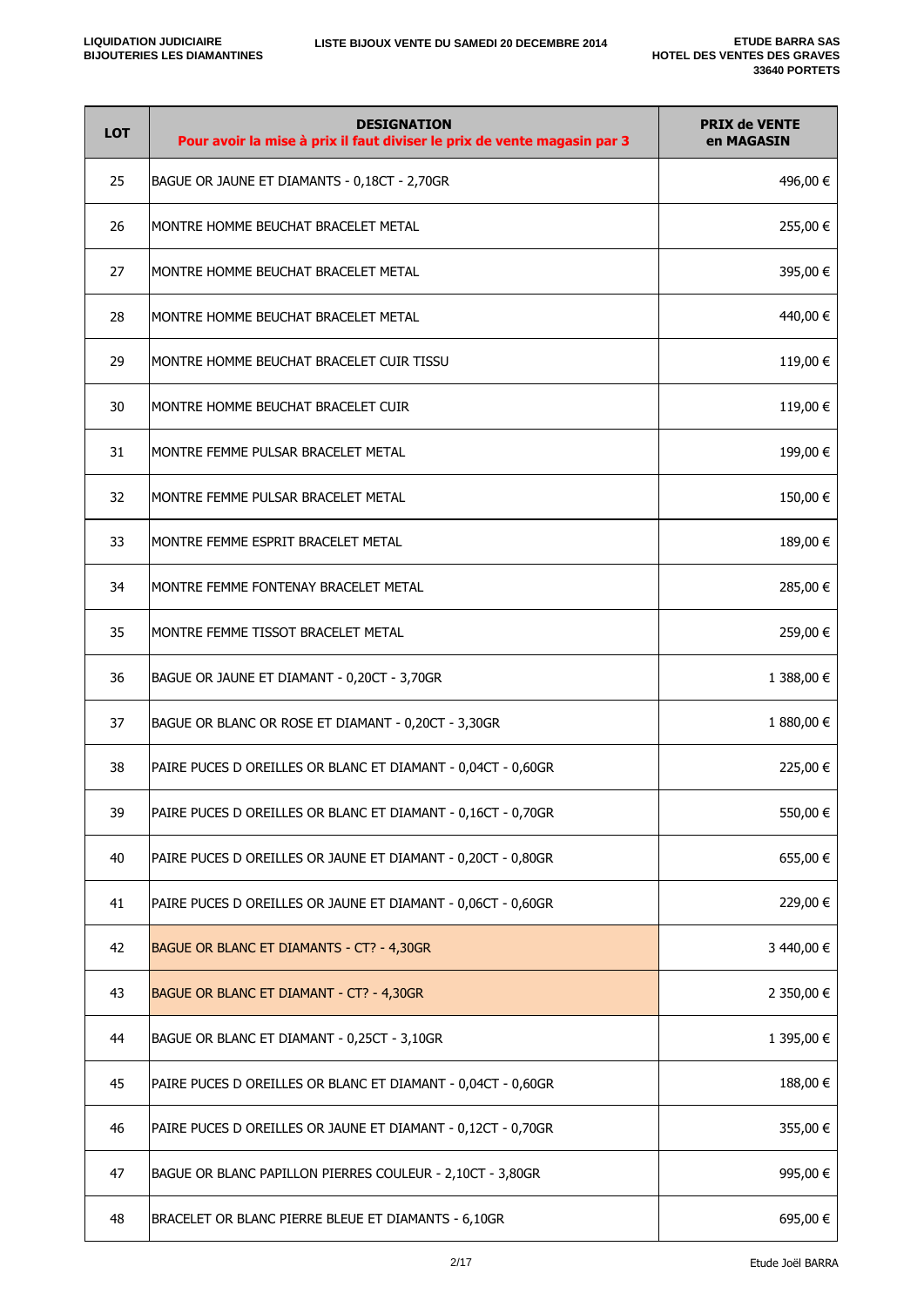| <b>LOT</b> | <b>DESIGNATION</b><br>Pour avoir la mise à prix il faut diviser le prix de vente magasin par 3 | <b>PRIX de VENTE</b><br>en MAGASIN |
|------------|------------------------------------------------------------------------------------------------|------------------------------------|
| 49         | PENDENTIF OR BLANC 3 CŒURS - 0,02CT - 1GR                                                      | 169,00€                            |
| 50         | PENDENTIF OR BLANC CŒUR ET DIAMANTS - 0,02CT - 1,40GR                                          | 199,00 €                           |
| 51         | BAGUE OR JAUNE ET DIAMANT - 0,25CT - 3GR                                                       | 897,00 €                           |
| 52         | BAGUE OR JAUNE ET PIERRES BLEUES - 3,10GR                                                      | 572,00 €                           |
| 53         | BRACELET OR JAUNE - 4,90GR                                                                     | 495,00 €                           |
| 54         | <b>BRACELET OR JAUNE - 4GR</b>                                                                 | 399,00 €                           |
| 55         | BRACELET OR JAUNE - 5GR                                                                        | 585,00 €                           |
| 56         | BRACELET OR JAUNE FROISSE - 7,10GR                                                             | 440,00 €                           |
| 57         | BRACELET OR JAUNE - 5,80GR                                                                     | 469,00 €                           |
| 58         | BAGUE OR BLANC OR JAUNE ET DIAMANTS - 0,30CT - 3,7GR                                           | 699,00 €                           |
| 59         | CHAINE MOTIF CŒUR OR BLANC OR JAUNE ET DIAMANTS - 0,10CT - 4,10GR                              | 796,00 €                           |
| 60         | BRACELET OR JAUNE MAILLE MARINE - 16,50GR                                                      | 1440,00 €                          |
| 61         | BAGUE OR BLANC ET DIAMANTS - 0,12CT - 3,40GR                                                   | 999,00€                            |
| 62         | BAGUE OR BLANC ET DIAMANT - 0,20CT - 3,40GR                                                    | 1 597,00 €                         |
| 63         | BAGUE OR BLANC ET DIAMANT - 0,20CT - 4,30GR                                                    | 1 660,00 €                         |
| 64         | BAGUE OR BLANC ET DIAMANT - 0,31CT - 3,30GR                                                    | 2 190,00 €                         |
| 65         | BAGUE OR BLANC ET DIAMANT - 0,21CT - 3,30GR                                                    | 1 375,00 €                         |
| 66         | MONTRE HOMME PIERRE LANNIER BRACELET CUIR                                                      | 209,00 €                           |
| 67         | MONTRE HOMME BEUCHAT BRACELET CUIR                                                             | 220,00 €                           |
| 68         | MONTRE HOMME BEUCHAT BRACELET METAL                                                            | 299,00 €                           |
| 69         | MONTRE HOMME BEUCHAT BRACELET CUIR                                                             | 198,00 €                           |
| 70         | MONTRE HOMME YONGER BRACELET METAL                                                             | 210,00 €                           |
| 71         | MONTRE HOMME FESTINA BRACELET CAOUTCHOUC                                                       | 198,00 €                           |
| 72         | MONTRE HOMME PULSAR BRACELET CAOUTCHOUC                                                        | 299,00€                            |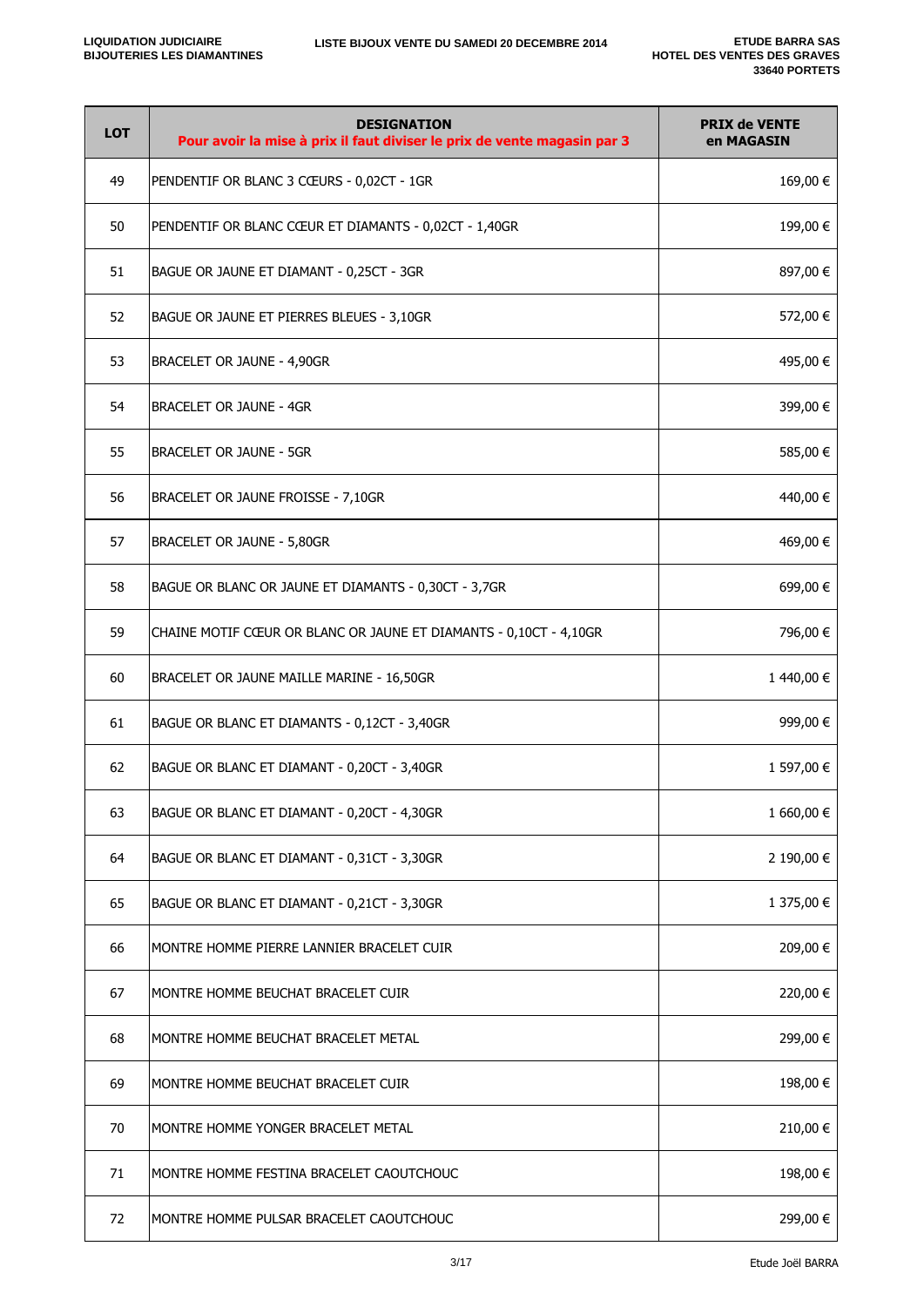| <b>LOT</b> | <b>DESIGNATION</b><br>Pour avoir la mise à prix il faut diviser le prix de vente magasin par 3 | <b>PRIX de VENTE</b><br>en MAGASIN |
|------------|------------------------------------------------------------------------------------------------|------------------------------------|
| 74         | MONTRE HOMME BLANCO BRACELET METAL                                                             | 299,00 €                           |
| 75         | MONTRE HOMME BLANCO BRACELET CUIR                                                              | 145,00 €                           |
| 76         | BAGUE OR BLANC ET DIAMANTS - 0,35CT - 2,70GR                                                   | 1 978,00 €                         |
| 77         | BAGUE OR BLANC ET DIAMANTS - 0,12CT - 2,90GR                                                   | 897,00€                            |
| 78         | CABLE OR ET PENDENTIF OR ET LIGNE DIAMANTS 0,10CT - 14,70GR                                    | 1 230,00 €                         |
| 79         | BAGUE OR JAUNE ET DIAMANT - 0,12CT - 2,20GR                                                    | 504,00 €                           |
| 80         | BAGUE OR JAUNE MOTIF PAPILLON ET DIAMANTS - 0,04CT - 3,20GR                                    | 320,00 €                           |
| 81         | BAGUE OR JAUNE ET DIAMANT - 0,22CT - 3,20GR                                                    | 519,00 €                           |
| 82         | PENDENTIF CROIX OR JAUNE ET DIAMANTS - 0,25CT - 1,10GR                                         | 695,00€                            |
| 83         | PENDENTIF OR JAUNE ET DIAMANT - 0,20CT - 0,50GR                                                | 286,00 €                           |
| 84         | PENDENTIF OR BLANC ET PERLE DE TAHITI - 1,40GR                                                 | 398,00€                            |
| 85         | PAIRE DE BOUCLES D OREILLES OR JAUNE PERLE DE TAHITI - 1,40GR                                  | 697,00 €                           |
| 86         | PAIRE DE PENDANTS D OREILLES OR BLANC PERLE DE TAHITI - 0,90GR                                 | 690,00 €                           |
| 87         | BAGUE OR JAUNE TORSADES ET PERLE BLANCHE - 3,50GR                                              | 228,00 €                           |
| 88         | BAGUE OR JAUNE ET PERLE BLANCHE - 4GR                                                          | 395,00 €                           |
| 89         | PAIRE BOUCLES D OREILLES CLIPS OR JAUNE AVEC PERLE - 2,60GR                                    | 680,00€                            |
| 90         | COLLIER DE PERLES BLANCHES - 1GR                                                               | 998,00€                            |
| 91         | CHAINE OR ROSE ET PENDENTIF 2 ORS ET DIAMANT - 0,20CT - 4,7GR                                  | 1 795,00 €                         |
| 92         | CHAINE OR BLANC MAILLE VENITIENNE PENDENTIF CŒUR ET DIAMANTS - 0,15-<br>5,90GR                 | 1 255,00 €                         |
| 93         | CHAINE CABLE OR BLANC PENDENTIF GOUTTE DIAMANTS 0,25CT - 5,1GR                                 | 1 275,00 €                         |
| 94         | PENDENTIF CŒUR OR BLANC ET DIAMANT - 0,30CT - 2,3GR                                            | 599,00 €                           |
| 95         | PAIRE CLOUS D OREILLE OR BLANC ET DIAMANT - 0,08CT - 1,2GR                                     | 369,00 €                           |
| 96         | PAIRE CLOUS D OREILLE OR BLANC ET DIAMANT - 0,16CT - 1,2GR                                     | 677,00 €                           |
| 97         | PAIRE CLOUS D OREILLE OR BLANC ET DIAMANT - 0,04CT - 0,7GR                                     | 259,00 €                           |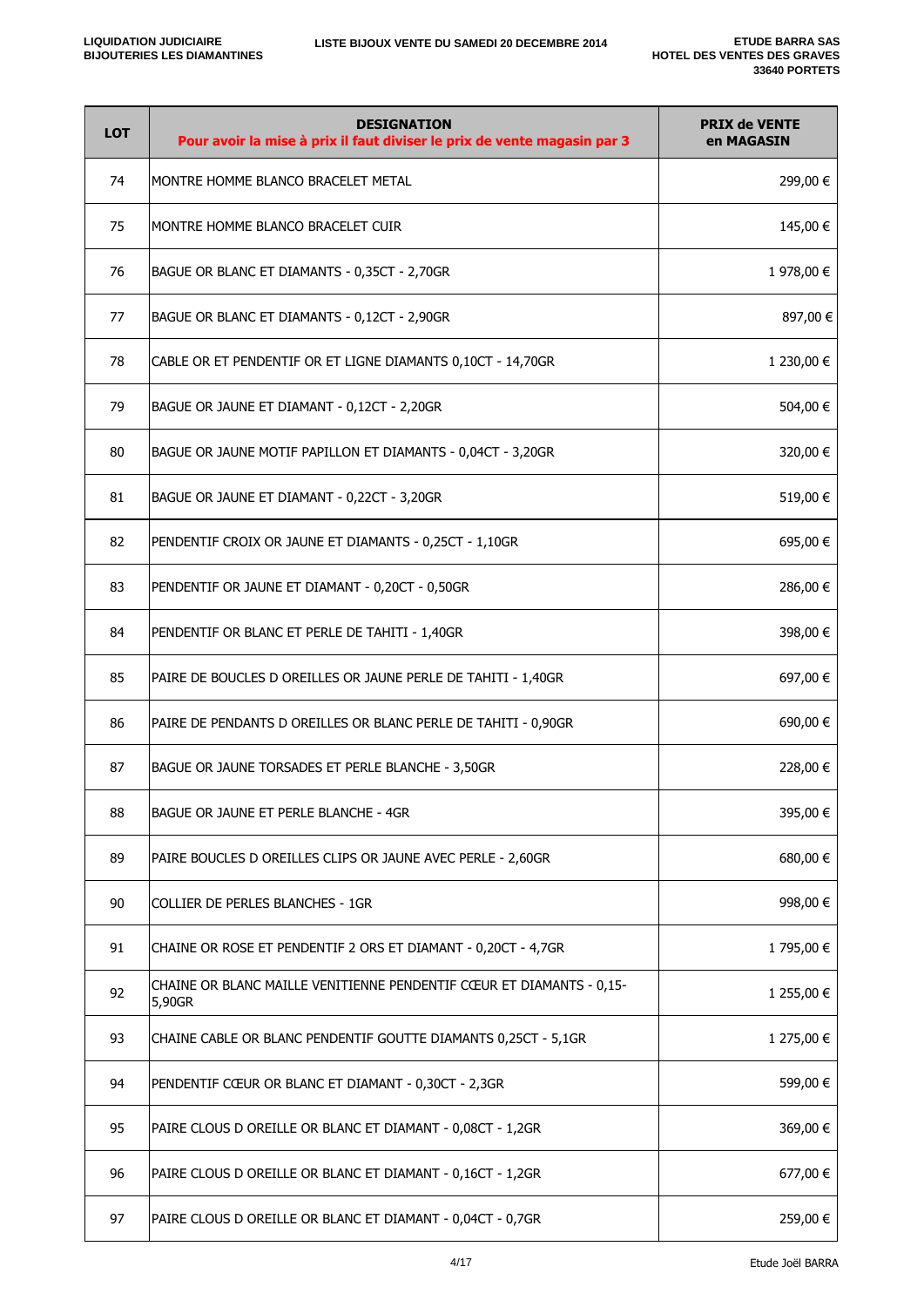| <b>LOT</b> | <b>DESIGNATION</b><br>Pour avoir la mise à prix il faut diviser le prix de vente magasin par 3 | <b>PRIX de VENTE</b><br>en MAGASIN |
|------------|------------------------------------------------------------------------------------------------|------------------------------------|
| 99         | DEMI ALLIANCE PLATINE 3 LIGNES DE 3 DIAMANTS - 0,15CT - 4,7GR                                  | 1 755,00 €                         |
| 100        | DEMI ALLIANCE OR BLANC 3 LIGNES DE DIAMANTS - 0,65CT - 5,5GR                                   | 1 599,00 €                         |
| 101        | MONTRE HOMME HERBELIN BRACELET METAL                                                           | 690,00€                            |
| 102        | MONTRE HOMME HERBELIN BRACELET CUIR                                                            | 295,00€                            |
| 103        | MONTRE HOMME MAURICE LACROIX BRACELET METAL                                                    | 549,00 €                           |
| 104        | MONTRE HOMME POLICE BRACELET CUIR                                                              | 240,00 €                           |
| 105        | MONTRE HOMME POLICE BRACELET CUIR                                                              | 225,00 €                           |
| 106        | MONTRE HOMME POLICE BRACELET CUIR                                                              | 399,00 €                           |
| 107        | MONTRE FEMME FONTENAY BRACELET METAL                                                           | 295,00 €                           |
| 108        | MONTRE FEMME FONTENAY BRACELET METAL                                                           | 280,00 €                           |
| 109        | MONTRE FEMME SEIKO BRACELET METAL                                                              | 283,00 €                           |
| 110        | PAIRE DE PUCES D OREILLES OR JAUNE -0,18CT - 0,70GR                                            | 555,00€                            |
| 111        | PAIRE DE PUCES D OREILLES OR JAUNE -0,18CT - 1GR                                               | 580,00€                            |
| 112        | PAIRE DE PUCES D OREILLES OR JAUNE -0,18CT - 0,8GR                                             | 580,00€                            |
| 113        | PAIRE DE BOUCLES D OREILLES ARTICULEES OR JAUNE - 0,25CT - 2,90GR                              | 690,00€                            |
| 114        | PAIRE DE BOUCLES D OREILLES ARTICULEES OR JAUNE - 0,08CT - 5GR                                 | 555,00€                            |
| 115        | CHAINE OR JAUNE PENDENTIF CŒUR ET DIAMANTS - 0,05CT - 4,10GR                                   | 775,00 €                           |
| 116        | CHAINE OR JAUNE PENDENTIF CŒUR ET DIAMANTS - 0,20CT - 4,10GR                                   | 285,00 €                           |
| 117        | PAIRE DE PENDANTS D OREILLE OR JAUNE 5GR                                                       | 445,00€                            |
| 118        | PAIRE DE BOUCLES D OREILLES OR JAUNE DIAMANT ET RUBIS -2,90GR                                  | 697,00 €                           |
| 119        | PAIRE DE BOUCLES D OREILLES OR BLANC - 3,20                                                    | 299,00 €                           |
| 120        | ALLIANCE OR BLANC ET DIAMANTS - 0,70CT - 2,2GR                                                 | 1 388,00 €                         |
| 121        | ALLIANCE PLATINE - 6,8GR                                                                       | 1 299,00 €                         |
| 122        | ALLIANCE PLATINE - 4,5GR                                                                       | 999,00€                            |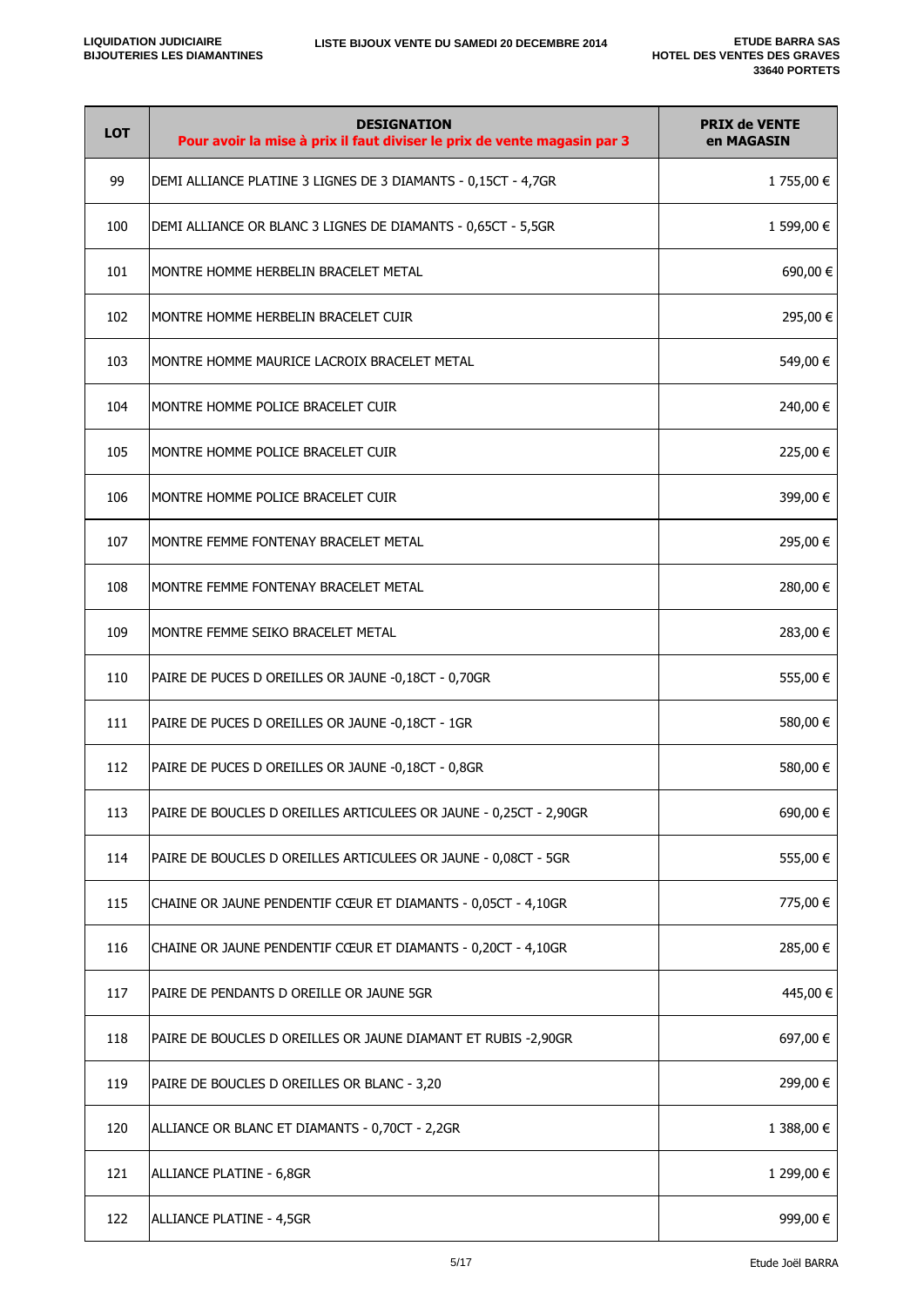| <b>LOT</b> | <b>DESIGNATION</b><br>Pour avoir la mise à prix il faut diviser le prix de vente magasin par 3 | <b>PRIX de VENTE</b><br>en MAGASIN |
|------------|------------------------------------------------------------------------------------------------|------------------------------------|
| 124        | ALLIANCE PLATINE ET OR JAUNE - 3,8GR                                                           | 1 255,00 €                         |
| 125        | ALLIANCE PLATINE ET DIAMANTS - 0,20CT - 4,2GR                                                  | 1 550,00 €                         |
| 126        | ALLIANCE PLATINE - 6,1GR                                                                       | 1 277,00 €                         |
| 127        | ALLIANCE 2 ORS ET DIAMANTS - 0,60CT -5,5GR                                                     | 1 885,00 €                         |
| 128        | ALLIANCE OR BLANC MOTIFS LOSANGES ET DIAMANTS - 0,35CT -4,9GR                                  | 1 155,00 €                         |
| 129        | ALLIANCE 2 ORS LIGNE 9 DIAMANTS - 0,30CT -6,5GR                                                | 1 255,00 €                         |
| 130        | ALLIANCE 2 ORS MOTIFS RECTANGLE ET DIAMANTS - 0,20CT -6,5GR                                    | 1 155,00 €                         |
| 131        | MONTRE HOMME GUY LAROCHE BRACELET CUIR                                                         | 245,00 €                           |
| 132        | MONTRE HOMME HERBELIN BRACELET CUIR                                                            | 300,00 €                           |
| 133        | MONTRE HOMME GUY LAROCHE BRACELET CUIR                                                         | 255,00 €                           |
| 134        | MONTRE HOMME BEUCHAT BRACELET CUIR                                                             | 335,00 €                           |
| 135        | MONTRE HOMME GUY LAROCHE BRACELET CUIR                                                         | 250,00 €                           |
| 136        | MONTRE FEMME HERBELIN BRACELET CUIR                                                            | 298,00 €                           |
| 137        | MONTRE FEMME GUY LAROCHE BRACELET METAL                                                        | 175,00 €                           |
| 138        | MONTRE FEMME GUY LAROCHE BRACELET CUIR                                                         | 220,00 €                           |
| 139        | MONTRE FEMME GUY LAROCHE BRACELET CUIR                                                         | 159,00 €                           |
| 140        | PAIRE DE BOUCLES D OREILLES OR BLANC ET DIAMANTS - 1,50GR                                      | 244,00 €                           |
| 141        | PAIRE DE BOUCLES D OREILLES MOTIF COEUR OR BLANC ET DIAMANTS - 0,03CT-<br>1,30GR               | 199,00€                            |
| 142        | PAIRE DE BOUCLES D OREILLES OR JAUNE EMERAUDE DIAMANTS - 1,50GR                                | 249,00 €                           |
| 143        | PAIRE DE BOUCLES D OREILLES OR JAUNE RUBIS DIAMANTS - 1,10GR                                   | 210,00 €                           |
| 144        | PAIRE DE BOUCLES D OREILLES OR JAUNE MOTIF MOUTON                                              | 78,00 €                            |
| 145        | PAIRE DE BOUCLES D OREILLES OR JAUNE MOTIF ETOILE - 0,60GR                                     | 102,00 €                           |
| 146        | PAIRE DE BOUCLES D OREILLES OR JAUNE MOTIF SERPENT - 1,20GR                                    | 137,00 €                           |
| 147        | PAIRE DE BOUCLES D OREILLES OR JAUNE MOTIF ETOILE - 0,60GR                                     | 117,00 €                           |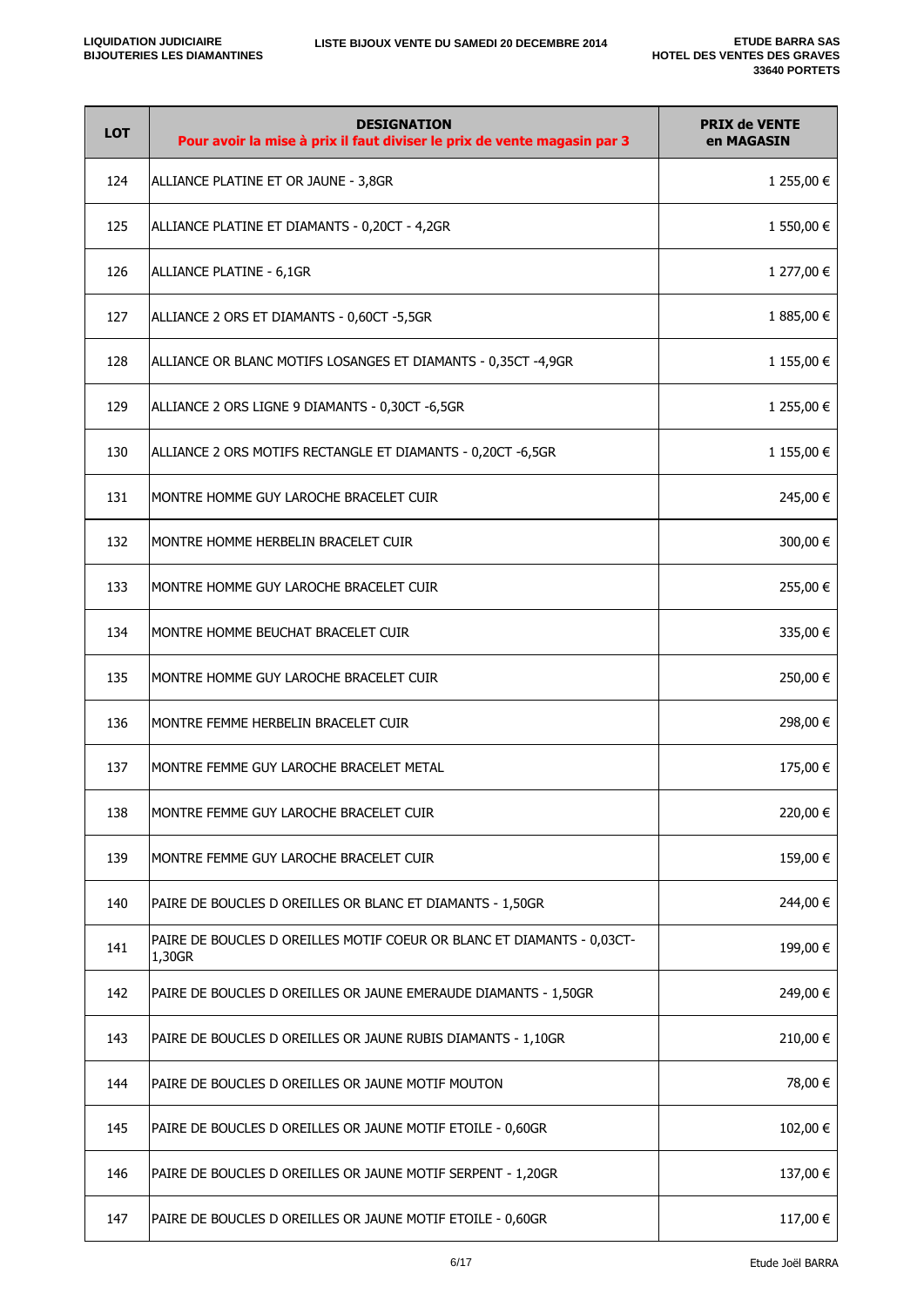| <b>LOT</b> | <b>DESIGNATION</b><br>Pour avoir la mise à prix il faut diviser le prix de vente magasin par 3   | <b>PRIX de VENTE</b><br>en MAGASIN |
|------------|--------------------------------------------------------------------------------------------------|------------------------------------|
| 149        | PAIRE DE BOUCLES D OREILLES OR JAUNE MOTIF SERPENT - 0,50GR                                      | 78,00 €                            |
| 150        | PAIRE DE BOUCLES D OREILLES OR JAUNE MOTIF LION - 0,50GR                                         | 98,00 €                            |
| 151        | PAIRE DE BOUCLES D OREILLES OR JAUNE MOTIF COCHON - 0,60GR                                       | 79,00 €                            |
| 152        | PENDENTIF GOUTTE OR JAUNE SERTI SAPHIR POIRE ENTOURAGE DIAMANT - 1,9GR                           | 1 269,00 €                         |
| 153        | BAGUE MARGUERITE OR JAUNE DIAMANTS ENTOURAGE SAPHIRS -020CT - 5,4                                | 1 360,00 €                         |
| 154        | COLLIER CABLE OR JAUNE PENDENTIF MARGUERITE DIAMANTS ENTOURAGE SAPHIR<br>$-6,5GR$                | 1 397,00 €                         |
| 155        | BRACELET LIGNE 2 ORS SERTI 3 SAPHIRS ET 3 DIAMANTS -1,5CT-4,5GR                                  | 885,00 €                           |
| 156        | CHAINE OR JAUNE PENDENTIF OR JAUNE SERTIE SAPHIR EPAULE 1 DIAMANT -<br>0,50CT - 6GR              | 997,00 €                           |
| 157        | COLLIER OR JAUNE MAILLE OMEGA PENDENTIF OR SERTI UNE LIGNE SAPHIRS 2<br>LIGNES DIAMANTS - 21,9GR | 2 350,00 €                         |
| 158        | BAGUE OR BLANC SERTIE SAPHIR DOUBLE ENTOURAGE DIAMANTS - 4,9GR                                   | 1450,00€                           |
| 159        | BAGUE JONC 2 ORS 3 SAPHIRS DANS UN PAVAGE DIAMANTS - 1,5CT - 8GR                                 | 1 526,00 €                         |
| 160        | BAGUE OR JAUNE SAPHIR ENTOURAGE DIAMANTS - 2,8GR                                                 | 761,00 €                           |
| 161        | MONTRE HOMME GUY LAROCHE BRACELET METAL                                                          | 375,00 €                           |
| 162        | MONTRE HOMME BEUCHAT BRACELET CUIR                                                               | 169,00 €                           |
| 163        | MONTRE HOMME GUY LAROCHE BRACELET METAL                                                          | 255,00€                            |
| 164        | MONTRE HOMME SEIKO BRACELET CUIR                                                                 | 454,00 €                           |
| 165        | MONTRE FEMME GUESS BRACELET CUIR                                                                 | 410,00 €                           |
| 166        | MONTRE FEMME PIERRE LANNIER METAL                                                                | 158,00 €                           |
| 167        | MONTRE FEMME LAROCHE BRACELET CUIR                                                               | 220,00 €                           |
| 168        | MONTRE HOMME BLANCO BRACELET CUIR                                                                | 390,00 €                           |
| 169        | MONTRE HOMME RODANIA BRACELET CUIR                                                               | 169,00€                            |
| 170        | MONTRE HOMME PULSAR BRACELET METAL                                                               | 295,00 €                           |
| 171        | BAGUE OR JAUNE PIERRE BLEUE 1,15CT -6,40GR                                                       | 439,00 €                           |
| 172        | COLLIER TISSU ROUGE OR JAUNE PENDENTIF OR JAUNE ET DIAMANT 1GR                                   | 423,00 €                           |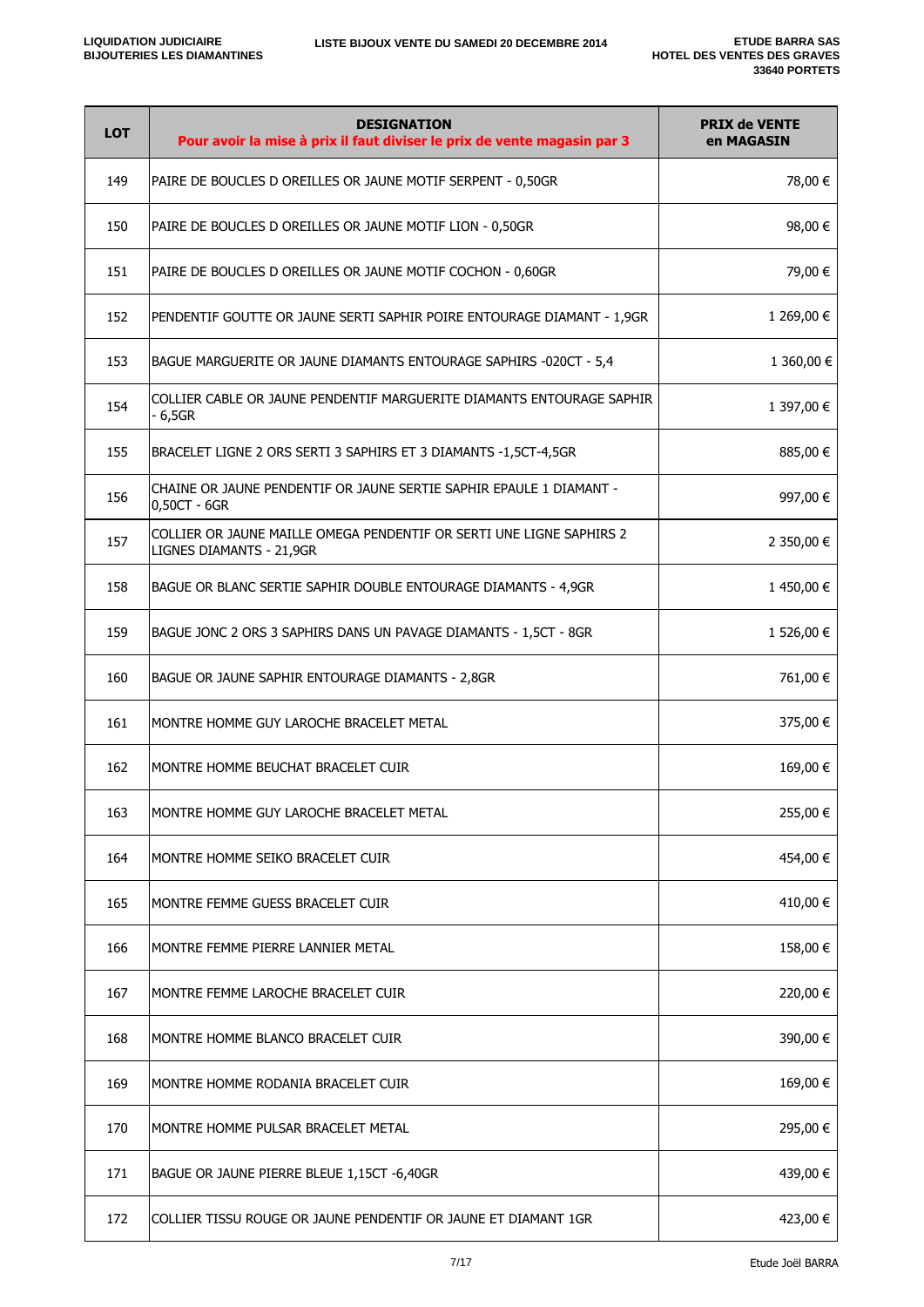| <b>LOT</b> | <b>DESIGNATION</b><br>Pour avoir la mise à prix il faut diviser le prix de vente magasin par 3 | <b>PRIX de VENTE</b><br>en MAGASIN |
|------------|------------------------------------------------------------------------------------------------|------------------------------------|
| 174        | BAGUE OR JAUNE ET DIAMANTS - 0,15CT - 2,60GR                                                   | 496,00 €                           |
| 175        | BAGUE OR JAUNE ET DIAMANTS - 0,14CT - 1,50GR                                                   | 442,00 €                           |
| 176        | BAGUE DEMI ALLIANCE OR JAUNE ET DIAMANTS - 0,30CT - 4,40GR                                     | 988,00 €                           |
| 177        | BAGUE DEMI ALLIANCE OR JAUNE ET DIAMANTS - 0,30CT - 2,60GR                                     | 880,00€                            |
| 178        | BAGUE DEMI ALLIANCE OR JAUNE ET DIAMANTS - 0,60CT - 3,90GR                                     | 1 479,00 €                         |
| 179        | BAGUE DEMI ALLIANCE OR JAUNE ET DIAMANTS - 0,75CT - 3,80GR                                     | 1 495,00 €                         |
| 180        | ALLIANCE OR JAUNE - 0,15CT - 9,60GR                                                            | 1 178,00 €                         |
| 181        | BAGUE OR JAUNE TOI ET MOI SAPHIR ET DIAMANTS - 3,9GR                                           | 1 067,00 €                         |
| 182        | BAGUE OR JAUNE SAPHIR ET DIAMANTS - 2,7GR                                                      | 635,00 €                           |
| 183        | BAGUE OR JAUNE TOI ET MOI 2 SAPHIRS POIRE ET DIAMANTS - 5GR                                    | 647,00 €                           |
| 184        | BAGUE OR JAUNE TOI ET MOI 2 SAPHIRS ET 2 DIAMANTS - 2,6GR                                      | 395,00 €                           |
| 185        | BAGUE OR JAUNE TOI ET MOI 2 SAPHIRS POIRE ET LIGNES DIAMANTS - 5GR                             | 647,00 €                           |
| 186        | BAGUE 2 ORS SERTIE EMERAUDE ENTOURAGE DIAMANTS - 5,20GR                                        | 1 877,00 €                         |
| 187        | BAGUE OR JAUNE SERTIE EMERAUDE ENTOURAGE 6 DIAMANTS - 3,10 GR                                  | 1 290,00 €                         |
| 188        | BAGUE OR JAUNE EMERAUDE ET DIAMANT - 0,30CT -7GR                                               | 1 489,00 €                         |
| 189        | BAGUE OR JAUNE EMERAUDE ET DIAMANTS - 8,7GR                                                    | 1 115,00 €                         |
| 190        | BAGUE OR JAUNE EMERAUDE ET DIAMANTS - 6,20GR                                                   | 989,00 €                           |
| 191        | BAGUE OR JAUNE EMERAUDE ET DIAMANTS - 9GR                                                      | 978,00€                            |
| 192        | BAGUE DEMI ALLIANCE OR JAUNE ET DIAMANTS - 0,50CT - 4,90GR                                     | 996,00€                            |
| 193        | BAGUE DEMI ALLIANCE OR JAUNE ET DIAMANTS - 0,55CT - 2,90GR                                     | 1 299,00 €                         |
| 194        | BAGUE DEMI ALLIANCE OR JAUNE ET DIAMANTS - 0,2CT - 2,40GR                                      | 599,00 €                           |
| 195        | BAGUE DEMI ALLIANCE OR JAUNE ET DIAMANTS - 0,2CT - 2,20GR                                      | 488,00 €                           |
| 196        | BAGUE OR JAUNE RUBIS SAPHIR BLEU ET JAUNE MOTIF FLEUR - 3GR                                    | 455,00 €                           |
| 197        | BAGUE OR JAUNE ET AMETHYSE - 2,8GR                                                             | 305,00€                            |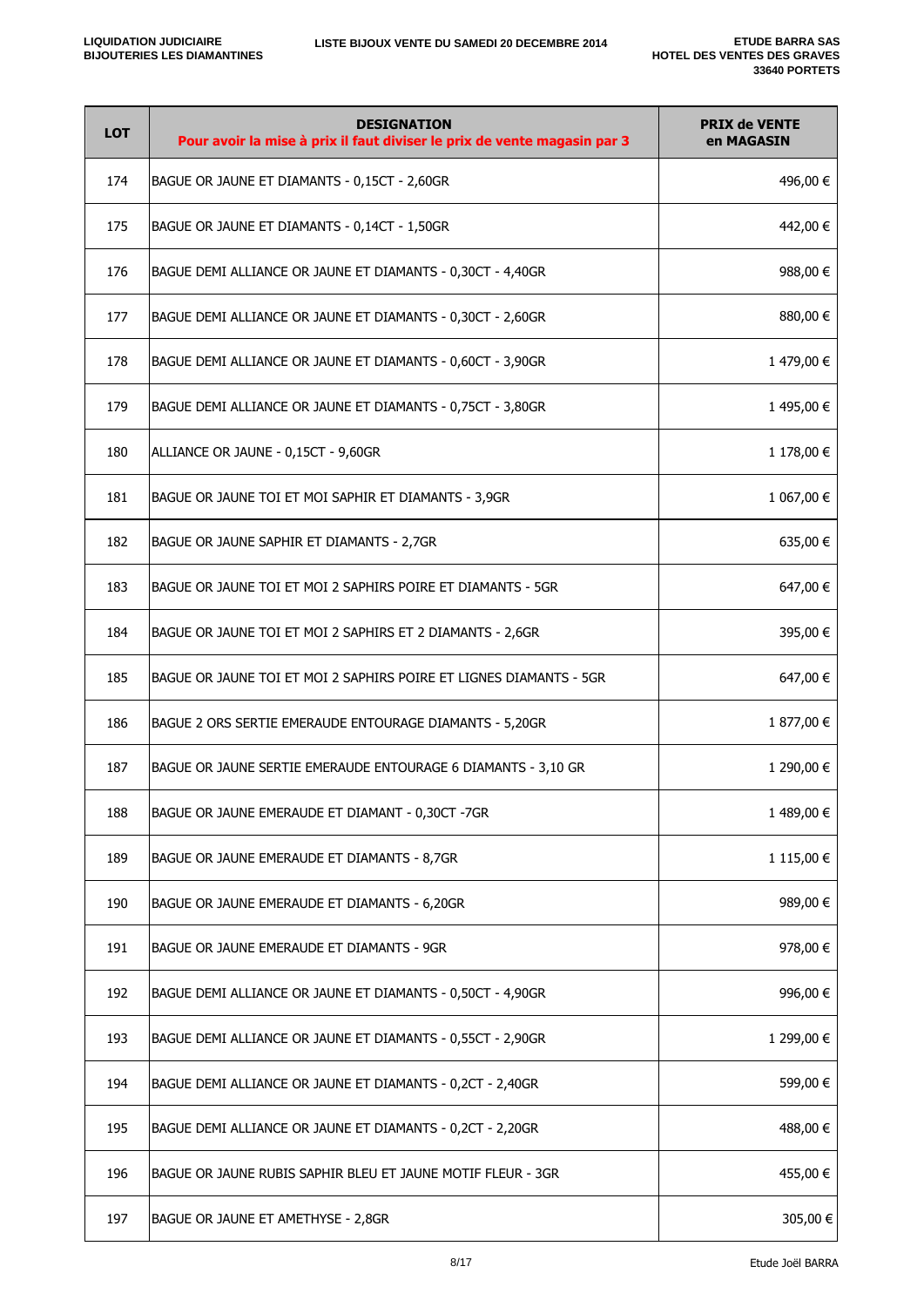| <b>LOT</b> | <b>DESIGNATION</b><br>Pour avoir la mise à prix il faut diviser le prix de vente magasin par 3 | <b>PRIX de VENTE</b><br>en MAGASIN |
|------------|------------------------------------------------------------------------------------------------|------------------------------------|
| 199        | BAGUE OR JAUNE CITRINE QUARTZ - 1CT - 3,60GR                                                   | 420,00 €                           |
| 200        | BAGUE OR JAUNE TOPAZE BLEUE AMETHYSE ET GRENAT - 2,40GR                                        | 245,00 €                           |
| 201        | BAGUE OR JAUNE SAPHIRS BLEU ROSE JAUNE ORANGE - 2,30GR                                         | 490,00 €                           |
| 202        | BAGUE OR JAUNE PERIDOT AMETHYSTE GRENAT - 3,20GR                                               | 355,00 €                           |
| 203        | BAGUE 2 ORS ET PIERRES ROUGES - 4,90GR                                                         | 338,00 €                           |
| 204        | COLLIER OR JAUNE RUBIS ET DIAMANTS - 0,80CT - 3,70GR                                           | 996,00€                            |
| 205        | COLLIER OR JAUNE RUBIS ET DIAMANTS - 0,95CT - 8,70GR                                           | 1 085,00 €                         |
| 206        | COLLIER OR JAUNE RUBIS ET DIAMANTS - 0,50CT - 6,80GR                                           | 915,00 €                           |
| 207        | COLLIER OR JAUNE OR BLANC RUBIS ET DIAMANTS - 8,89GR                                           | 1 650,00 €                         |
| 208        | BAGUE OR BLANC SOLITAIRE DIAMANT - 0,15CT - 4GR                                                | 1 299,00 €                         |
| 209        | BAGUE OR BLANC SOLITAIRE DIAMANT - 0,30CT - 2,50GR                                             | 1 155,00 €                         |
| 210        | MONTRE FEMME POLICE BRACELET CUIR                                                              | 178,00 €                           |
| 211        | MONTRE FEMME POLICE BRACELET METAL                                                             | 255,00 €                           |
| 212        | MONTRE FEMME POLICE BRACELET METAL                                                             | 220,00 €                           |
| 213        | MONTRE FEMME POLICE BRACELET CUIR                                                              | 139,00 €                           |
| 214        | MONTRE FEMME POLICE BRACELET METAL                                                             | 220,00 €                           |
| 215        | MONTRE HOMME POLICE BRACELET METAL                                                             | 220,00 €                           |
| 216        | MONTRE HOMME BLANCO BRACELET CAOUTCHOUC                                                        | 175,00 €                           |
| 217        | MONTRE FEMME POLICE BRACELET CUIR                                                              | 215,00 €                           |
| 218        | MONTRE FEMME POLICE BRACELET CUIR                                                              | 178,00 €                           |
| 219        | MONTRE HOMME POLICE CUIR                                                                       | 220,00 €                           |
| 220        | MONTRE HOMME POLICE CUIR                                                                       | 220,00 €                           |
| 221        | BAGUE OR BLANC SOLITAIRE DIAMANT - 0,15CT - 2,60GR                                             | 1 100,00 €                         |
| 222        | BOUCLES D OREILLES PUCES OR JAUNE ET DIAMANT - 0,06CT - 1,7GR                                  | 168,00€                            |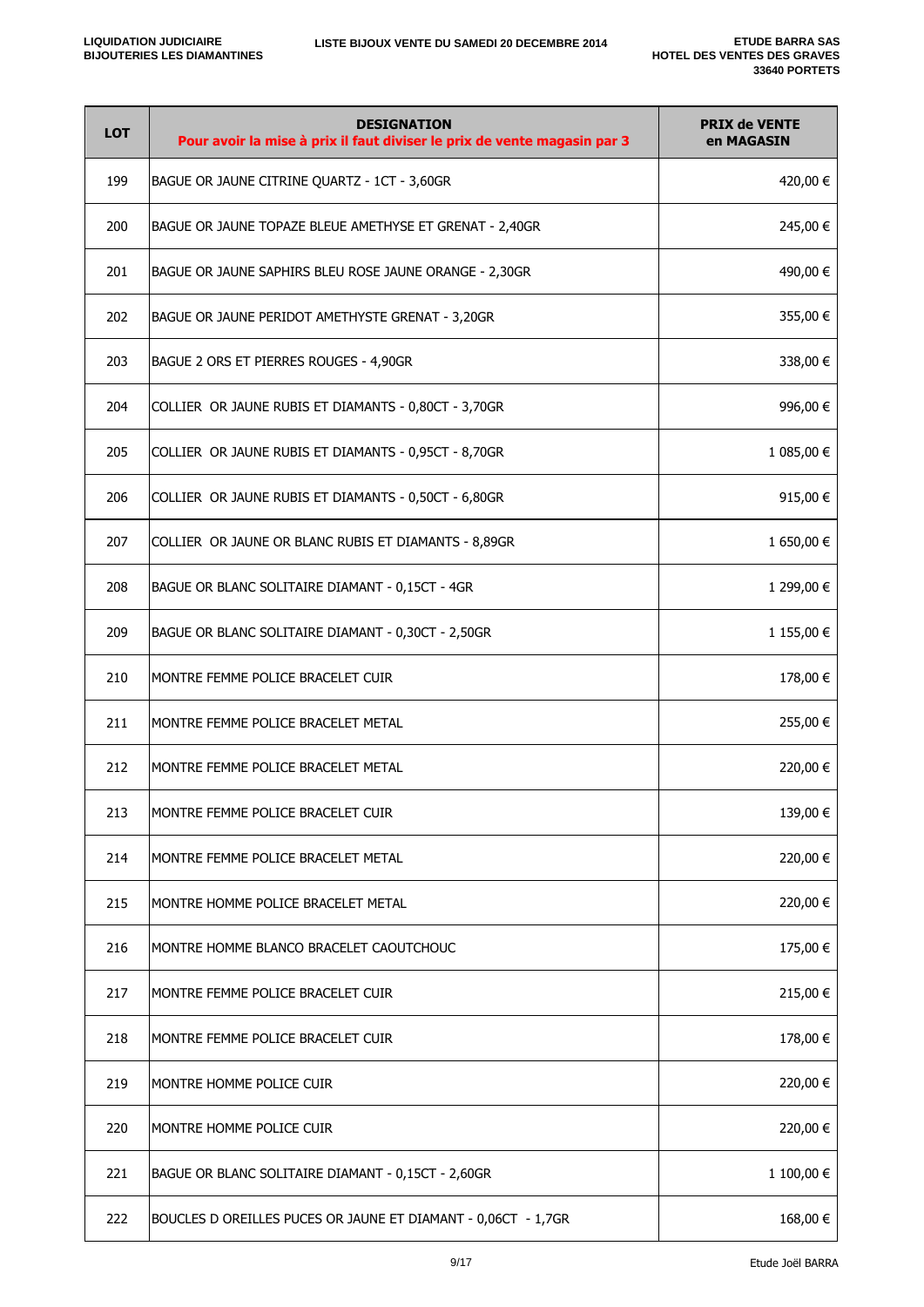| <b>LOT</b> | <b>DESIGNATION</b><br>Pour avoir la mise à prix il faut diviser le prix de vente magasin par 3 | <b>PRIX de VENTE</b><br>en MAGASIN |
|------------|------------------------------------------------------------------------------------------------|------------------------------------|
| 224        | PENDENTIF OR JAUNE ET DIAMANT - 0,07CT - 0,70GR                                                | 229,00 €                           |
| 225        | PENDENTIF 2 ORS COQUILLE ST JACQUES - 0,07CT - 0,70GR                                          | 122,00 €                           |
| 226        | PENDENTIF OR JAUNE UN DIAMANT - 0,10CT - 1GR                                                   | 153,00 €                           |
| 227        | PENDENTIF OR JAUNE ET DIAMANTS MOTIF RUBAN - 0,10CT - 0,50GR                                   | 175,00 €                           |
| 228        | BRACELET OR BLANC MAILLE MARINE-18,5GR                                                         | 1 995,00 €                         |
| 229        | BRACELET JONC OR 2 ORS OUVRANT 13,3GR                                                          | 1 350,00 €                         |
| 230        | BRACELET 2 ORS JASERON-36,9GR                                                                  | 3 850,00 €                         |
| 231        | BRACELET OR JAUNE ET DIAMANTS-0,75CT-25GR                                                      | 4 550,00 €                         |
| 232        | BRACELET 2 ORS 6,85GR                                                                          | 528,00 €                           |
| 233        | BRACELET 2 ORS-12,40GR                                                                         | 1 290,00 €                         |
| 234        | BAGUE OR JAUNE ET DIAMANTS-1CT-7,40GR                                                          | 1 790,00 €                         |
| 235        | BAGUE OR JAUNE ET DIAMANTS-0,70CT-3,40GR                                                       | 1 000,00 €                         |
| 236        | BAGUE GUY LAROCHE OR JAUNE ET OR BLANC 3 DIAMANTS-6,8GR                                        | 1 388,00 €                         |
| 237        | BAGUE OR GRIS ET DIAMANTS-1,50GR                                                               | 687,00€                            |
| 238        | BAGUE OR JAUNE ET DIAMANTS-0,75CT-4,70GR                                                       | 1 480,00 €                         |
| 239        | BAGUE OR GRIS ET DIAMANTS-0,40CT-8,70GR                                                        | 1 755,00 €                         |
| 240        | BAGUE 2 ORS SOLITAIRE EPAULEMENT SERTI DIAMANTS 0,57CT-5,5GR                                   | 5 190,00 €                         |
| 241        | MONTRE FEMME ESPRIT BRACELET METAL                                                             | 279,00 €                           |
| 242        | MONTRE FEMME ESPRIT BRACELET CUIR                                                              | 199,00€                            |
| 243        | MONTRE HOMME SEIKO BRACELET CUIR                                                               | 499,00 €                           |
| 244        | MONTRE FEMME ESPRIT BRACELET CUIR                                                              | 169,00€                            |
| 245        | MONTRE FEMME SEIKO BRACELET RIGIDE TISSU ET METAL                                              | 550,00€                            |
| 246        | COLLIER PERLES BLANCHES ALTERNEES 9 PERLES GRISES TAHITI FERMOIR OR-<br>2,27GR                 | 1 050,00 €                         |
| 247        | COLLIER DE PERLES JAUNES PERLES D EAU FERMOIR OR                                               | 340,00 €                           |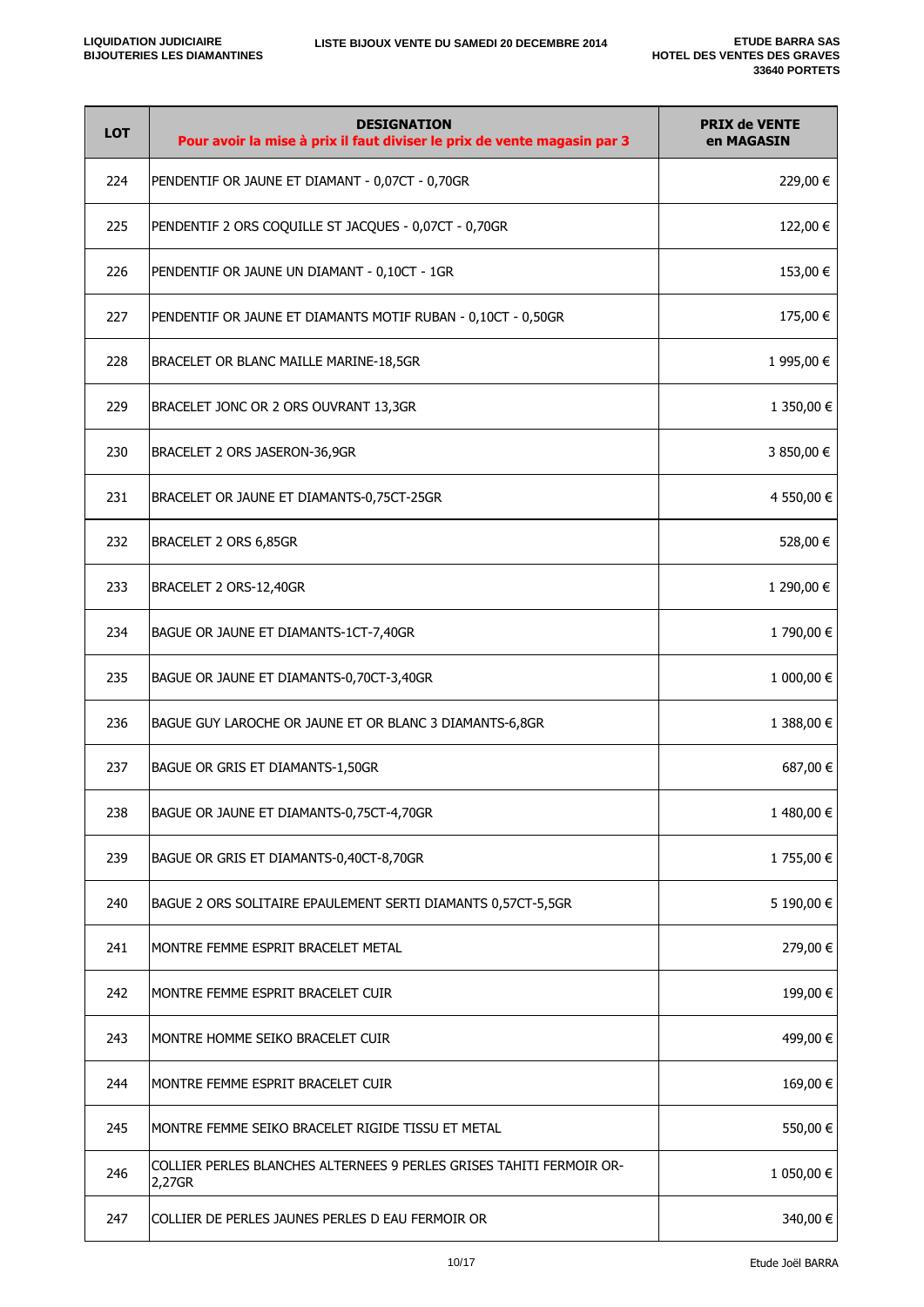| <b>LOT</b> | <b>DESIGNATION</b><br>Pour avoir la mise à prix il faut diviser le prix de vente magasin par 3 | <b>PRIX de VENTE</b><br>en MAGASIN |
|------------|------------------------------------------------------------------------------------------------|------------------------------------|
| 249        | BAGUE OR BLANC 3 LIGNES DIAMANTS ET PIERRES COULEUR 5,50GR                                     | 1480,00€                           |
| 250        | BAGUE OR BLANC DIAMANT ET BRILLANTS-3,1GR                                                      | 4 290,00 €                         |
| 251        | BAGUE OR JAUNE PIERRES DE COULEUR-7GR                                                          | 775,00 €                           |
| 252        | BAGUE OR JAUNE ET DIAMANT-4,79GR                                                               | 4 480,00 €                         |
| 253        | ALLIANCE OR JAUNE ET DIAMANTS-0,65CTS-3,5GR                                                    | 1 395,00 €                         |
| 254        | BAGUE OR JAUNE PERLE ENTOURAGE DIAMANTS 0,10CT-4GR                                             | 548,00 €                           |
| 255        | BAGUE OR JAUNE PERLE ENTOURAGE DIAMANTS 0,10CT-4GR                                             | 548,00 €                           |
| 256        | BAGUE OR JAUNE EMERAUDE ET DIAMANTS - 3,30GR                                                   | 975,00€                            |
| 257        | BAGUE OR JAUNE EMERAUDE ET DIAMANTS -3GR                                                       | 550,00 €                           |
| 258        | BAGUE OR JAUNE EMERAUDE ET DIAMANTS -2,80GR                                                    | 320,00€                            |
| 259        | BAGUE OR JAUNE EMERAUDE ET DIAMANTS -2,50GR                                                    | 488,00€                            |
| 260        | BAGUE OR JAUNE MARQUISE SAPHIR OVALE ENTOURAGE 8 SAPHIRS CALIBRES ET<br>DIAMANTS - 6,5GR       | 1815,00€                           |
| 261        | BAGUE OR JAUNE SERTIE SAPHIR OVALE DOUBLE ENTOURAGE DIAMANTS ET<br>SAPHIRS CALIBRES - 6,2GR    | 2 362,00 €                         |
| 262        | BAGUE MARQUISE OR JAUNE SAPHIR NAVETTE ENTOURAGE DIAMANTS 4,2GR                                | 1 266,00 €                         |
| 263        | BAGUE DOUBLE JONC OR JAUNE SAPHIR POIRE - 0,50CT ET DIAMANT 0,01CT - 7GR                       | 575,00 €                           |
| 264        | BAGUE MARQUISE OR JAUNE SERTIE SAPHIR ENTOURAGE DIAMANTS 5,1GR                                 | 1 219,00 €                         |
| 265        | BAGUE JONC OR JAUNE SAPHIR EPAULEE 4 MOTIFS SERTIS DIAMANTS - MANQUE 1 -<br>8,2GR              | 812,00€                            |
| 266        | COLLIER OR JAUNE ET DIAMANTS A PESER                                                           | 1 352,00 €                         |
| 267        | BRACELET OR JAUNE EPI DE BLE ET DIAMANTS - 0,12CT - 12GR                                       | 1 155,00 €                         |
| 268        | CHAINE OR JAUNE ET PENDENTIF CŒUR ET DIAMANTS - 3,80GR                                         | 436,00€                            |
| 269        | CHAINE OR BLANC ET PENDENTIF LOVE - 0,04CT - 2,60GR                                            | 455,00€                            |
| 270        | PENDENTIF CŒUR OR JAUNE ET DIAMANTS - 0,80CT - 6,40GR                                          | 1 660,00 $\in$                     |
| 271        | BOUCLES D OREILLES 2 ORS ET DIAMANTS - 0,15CT - 5,20GR                                         | 899,00€                            |
| 272        | BOUCLES D OREILLES TYPE DEMI CREOLES OR JAUNE ET DIAMANTS - 0,20CT -<br>2,20GR                 | 530,00€                            |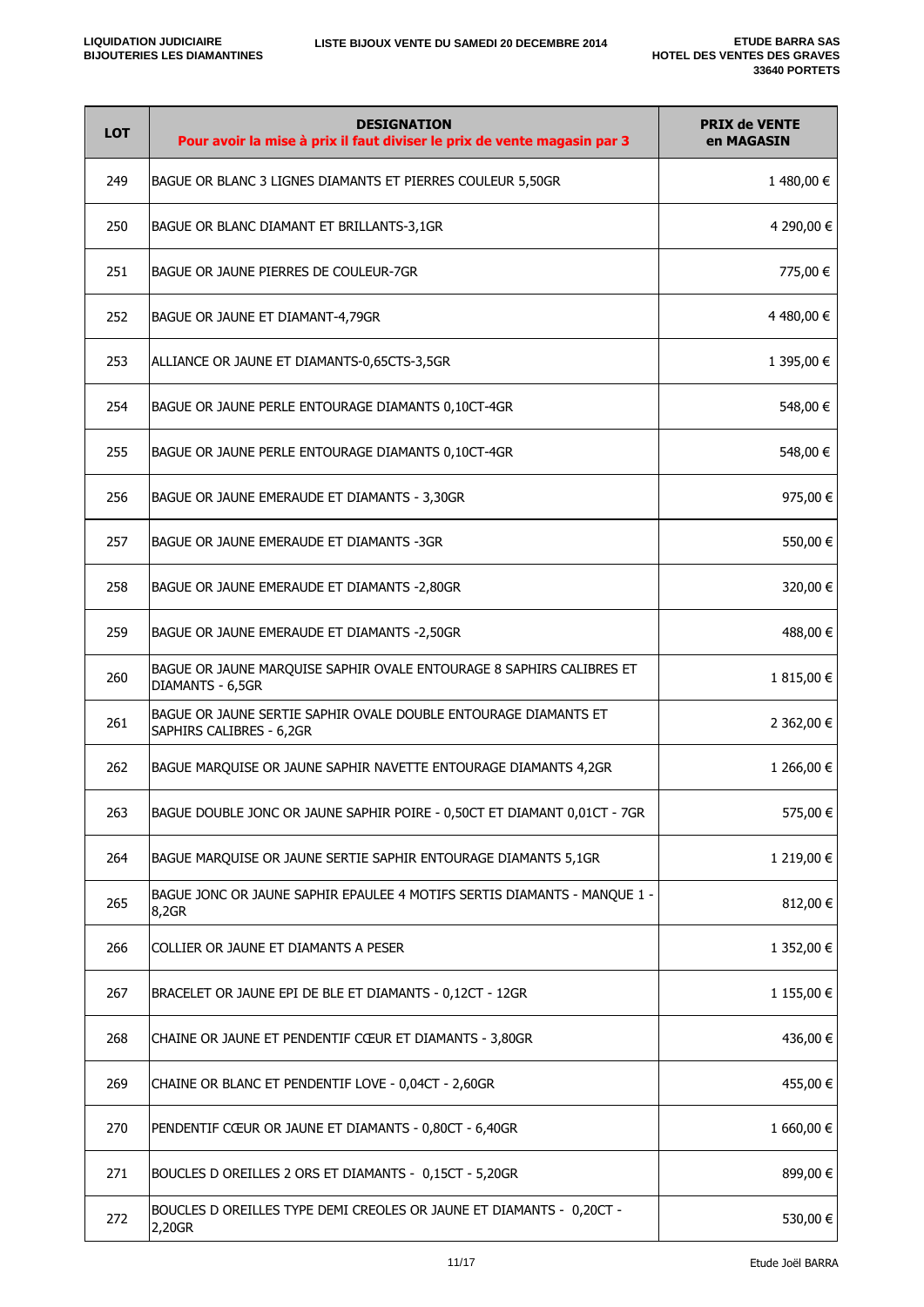| <b>LOT</b> | <b>DESIGNATION</b><br>Pour avoir la mise à prix il faut diviser le prix de vente magasin par 3 | <b>PRIX de VENTE</b><br>en MAGASIN |
|------------|------------------------------------------------------------------------------------------------|------------------------------------|
| 274        | BOUCLES D OREILLES TYPE DEMI CREOLES OR JAUNE ET DIAMANTS - 0,20CT -<br>2,20GR                 | 495,00 €                           |
| 275        | BAGUE OR JAUNE COEUR ET DIAMANTS - 0,35CT - 4,90GR                                             | 990,00€                            |
| 276        | BAGUE OR JAUNE PAVEE DIAMANTS - 1,00CT - 7,40GR                                                | 1 980,00 €                         |
| 277        | BAGUE OR JAUNE COEUR ET DIAMANTS - 0,50CT - 4,70GR                                             | 1 288,00 €                         |
| 278        | BAGUE OR JAUNE COEUR ET DIAMANTS - 0,10CT - 5GR                                                | 796,00€                            |
| 279        | BAGUE OR JAUNE PAVEE DIAMANTS - 0,80CT - 4,7GR                                                 | 1455,00€                           |
| 280        | BAGUE OR JAUNE PAVEE DIAMANTS - 1,05CT - 6,50GR                                                | 1 695,00 €                         |
| 281        | BAGUE OR BLANC PAVEE DIAMANTS - 0,50CT - 4GR                                                   | 593,00€                            |
| 282        | BAGUE OR MOTIF NŒUD ET DIAMANTS - 0,15CT - 4,20GR                                              | 699,00 €                           |
| 283        | BAGUE 2 ORS MOTIF FLEURS ET DIAMANTS - 0,01CT - 2GR                                            | 255,00 €                           |
| 284        | BAGUE OR JAUNE MOTIF PIGNE DE PIN ET DIAMANTS - 0,75CT - 4,10GR                                | 899,00€                            |
| 285        | BAGUE OR JAUNE MOTIF PIGNE DE PIN ET DIAMANTS - 0,10CT - 2,30GR                                | 298,00€                            |
| 286        | BAGUE OR JAUNE ET DIAMANTS - 4,30GR                                                            | 517,00 €                           |
| 287        | MONTRE FEMME SEIKO BRACELET METAL                                                              | 390,00€                            |
| 288        | MONTRE FEMME SEIKO BRACELET METAL                                                              | 270,00 €                           |
| 289        | MONTRE FEMME SEIKO BRACELET METAL                                                              | 222,00€                            |
| 290        | COLLIER 2 ORS SAPHIRS ET DIAMANTS - 9,5GR                                                      | 1 880,00 €                         |
| 291        | COLLIER OR JAUNE SAPHIRS ET DIAMANTS - 0,50CT - 7GR                                            | 595,00€                            |
| 292        | PAIRE BOUCLES D OREILLES OR BLANC ET PERLES - 2,30GR                                           | 2 650,00 €                         |
| 293        | PAIRE CLOUS D OREILLES OR JAUNE 0,30CT-1GR                                                     | 499,00 €                           |
| 294        | PAIRE DE BOUCLES D OREILLES PERLE                                                              | 370,00 €                           |
| 295        | BRACELET 8 PIERRES COULEUR-3,50GR                                                              | 455,00 €                           |
| 296        | BAGUE OR BLANC ET DIAMANTS-2,9GR                                                               | 2 995,00 €                         |
| 297        | BAGUE 2 ORS ET DIAMANTS - 0,45CT - 4,5GR                                                       | 1 250,00 €                         |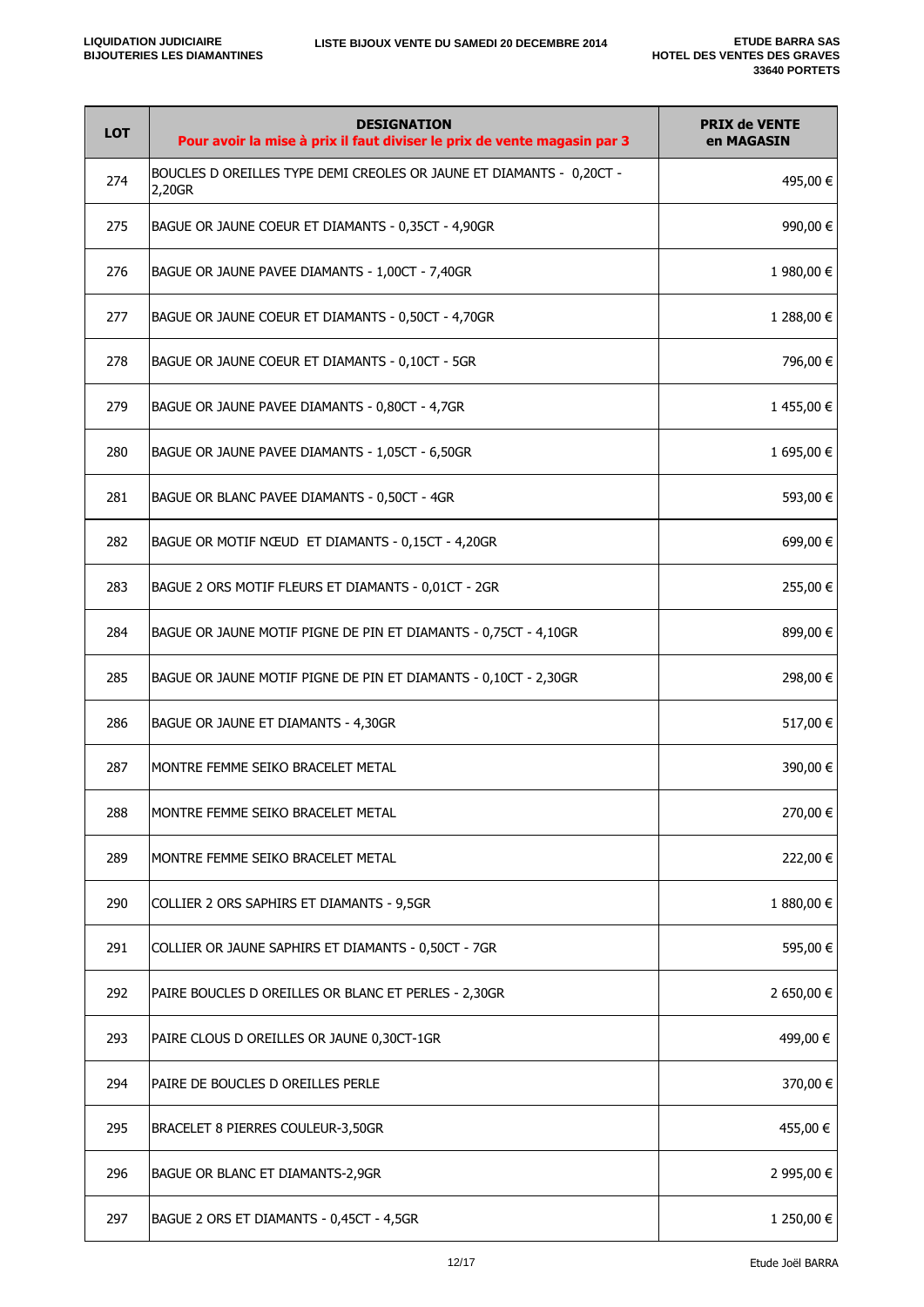| <b>LOT</b> | <b>DESIGNATION</b><br>Pour avoir la mise à prix il faut diviser le prix de vente magasin par 3 | <b>PRIX de VENTE</b><br>en MAGASIN |
|------------|------------------------------------------------------------------------------------------------|------------------------------------|
| 299        | BAGUE OR BLANC ET LIGNE DIAMANTS ENV.0,15CT-ENV.4GR                                            | 996,00€                            |
| 300        | MONTRE HOMME RODANIA BRACELET METAL                                                            | 305,00€                            |
| 301        | MONTRE HOMME RODANIA BRACELET CUIR                                                             | 259,00 €                           |
| 302        | DEMI ALLIANCE OR JAUNE ET DIAMANTS - 0,75 CT - 5,10GR                                          | 1 588,00 €                         |
| 303        | DEMI ALLIANCE OR JAUNE ET DIAMANTS - 0,75 CT - 4,80GR                                          | 1 588,00 €                         |
| 304        | DEMI ALLIANCE OR JAUNE ET DIAMANTS - 0,20 CT - 2GR                                             | 577,00 €                           |
| 305        | DEMI ALLIANCE OR JAUNE ET DIAMANTS - 0,45 CT - 4,6GR                                           | 1 355,00 €                         |
| 306        | BAGUE OR JAUNE DOUBLE JONC ET DIAMANTS - 0,12 CT - 5GR                                         | 535,00€                            |
| 307        | BAGUE OR JAUNE 1 DIAMANT - 0,05 CT - 5GR                                                       | 499,00 €                           |
| 308        | PIERCING OR ET DIAMANTS - 0,04CT - 1,30GR                                                      | 268,00 €                           |
| 309        | PIERCING OR ET DIAMANTS - 0,05CT - 0,9GR                                                       | 155,00€                            |
| 310        | BAGUE OR ET CAMEE - 3,70GR                                                                     | 350,00€                            |
| 311        | BAGUE OR ET CAMEE PIERRE BLEUE                                                                 | 150,00€                            |
| 312        | PAIRE BOUCLES D OREILLES OR JAUNE ET CAMEE PIERRE BLEUE                                        | 283,00 €                           |
| 313        | CHAINE OR BLANC PENDENTIF GOUTTE OR ROSE ET DIAMANT 0,19CT-4,8GR                               | 1 395,00 €                         |
| 314        | COLLIER PERLES BLANCHES AVEC DIAMANTS                                                          | 699,00€                            |
| 315        | COLLIER OR JAUNE CABLE PENDENTIF OR PIERRE BLEU CIEL VIOLETTE-5,80GR                           | 455,00 €                           |
| 316        | CHAINE ET PENDENTIF OR BLANC DIAMANT -0,25CT-6,1GR                                             | 1 399,00 €                         |
| 317        | CHAINE OR ET PENDENTIF OR ET SAPHIR                                                            | 998,00€                            |
| 318        | COLLIER OR JAUNE ET DIAMANTS-0,21CT-4,4GR                                                      | 397,00 €                           |
| 319        | COLLIER OR JAUNE ET DIAMANTS MOTIF COEUR-0,20CT-4,1G0R                                         | 985,00€                            |
| 320        | BAGUE OR BLANC PAPILLON PIERRES DE COULEUR-4,50GR                                              | 798,00 €                           |
| 321        | BAGUE OR BLANC 3 DIAMANTS-0,90CTS-5,25GR                                                       | 4 390,00 €                         |
| 322        | MONTRE HOMME CASIO BRACELET METAL                                                              | 260,00€                            |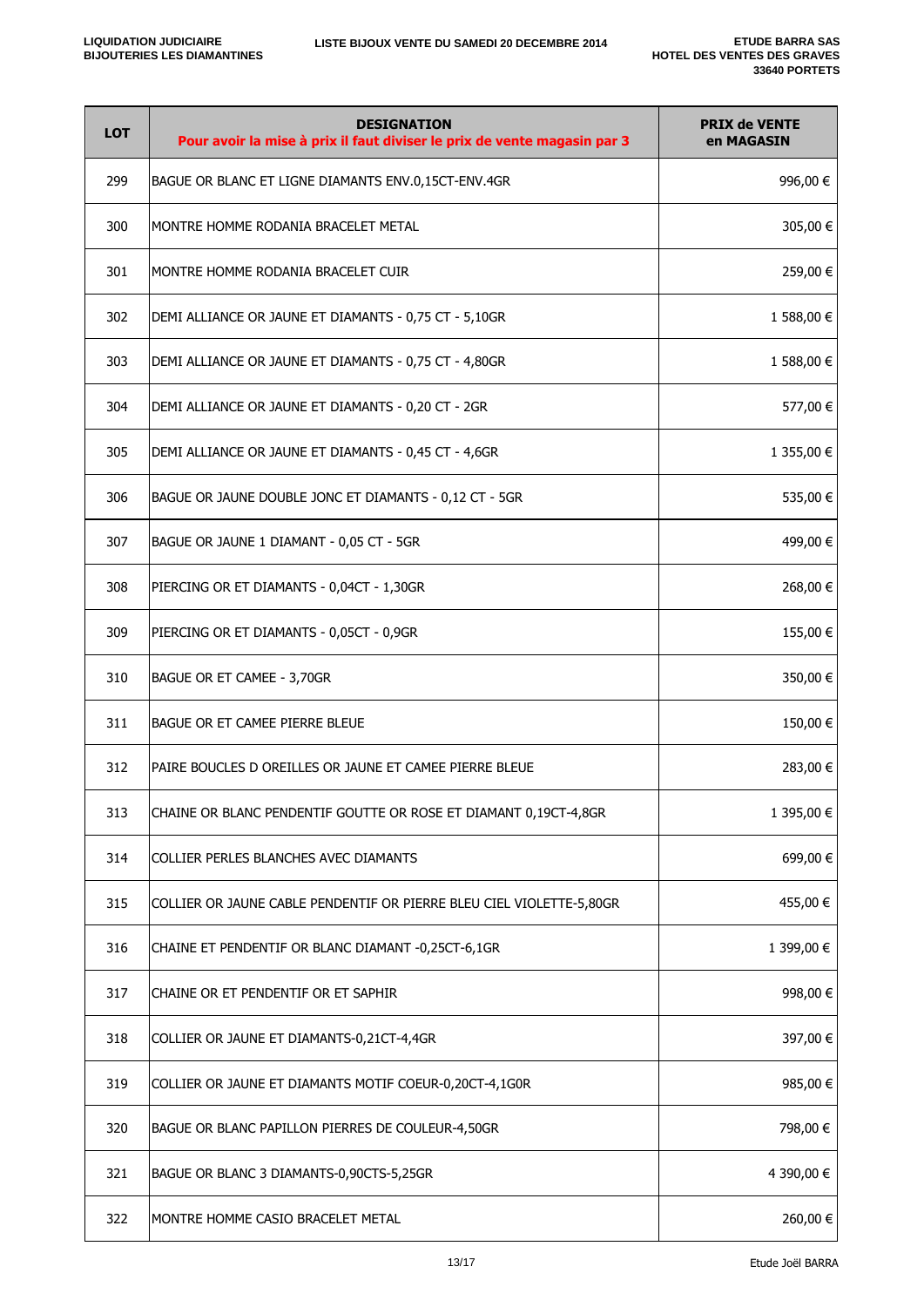| <b>LOT</b> | <b>DESIGNATION</b><br>Pour avoir la mise à prix il faut diviser le prix de vente magasin par 3 | <b>PRIX de VENTE</b><br>en MAGASIN |
|------------|------------------------------------------------------------------------------------------------|------------------------------------|
| 324        | MONTRE HOMME SEIKO BRACELET METAL                                                              | 299,00 €                           |
| 325        | MONTRE HOMME CASIO BRACELET CAOUTCHOUC                                                         | 265,00 €                           |
| 326        | MONTRE HOMME BEUCHAT BRACELET METAL                                                            | 220,00€                            |
| 327        | MONTRE HOMME QUINZE BRACELET METAL                                                             | 460,00 €                           |
| 328        | MONTRE HOMME BEUCHAT BRACELET CUIR                                                             | 139,00€                            |
| 329        | MONTRE HOMME FESTINA BRACELET CUIR                                                             | 250,00€                            |
| 330        | MONTRE HOMME BEUCHAT BRACELET CAOUTCHOUC                                                       | 299,00 €                           |
| 331        | BRACELET OR JAUNE BAPTEME - 4,60GR                                                             | 338,00 €                           |
| 332        | GOURMETTE 2 ORS - 5,70GR                                                                       | 598,00€                            |
| 333        | GOURMETTE OR JAUNE - 2,95GR                                                                    | 285,00 €                           |
| 334        | BRACELET OR JAUNE BAPTEME - 6,50GR                                                             | 299,00€                            |
| 335        | GOURMETTE 2 ORS - 5,10GR                                                                       | 570,00€                            |
| 336        | <b>GOURMETTE OR JAUNE - 4GR</b>                                                                | 397,00 €                           |
| 337        | BRACELET OR JAUNE - 4,10GR                                                                     | 299,00 €                           |
| 338        | BRACELET OR BLANC OR JAUNE - 18,90GR                                                           | 1 155,00 €                         |
| 339        | BRACELET OR JAUNE - 11,50GR                                                                    | 588,00€                            |
| 340        | BRACELET 2 ORS - 5,50GR                                                                        | 555,00€                            |
| 341        | COLLIER CABLE OR JAUNE PENDENTIF DIAMANT - 0,10CT - 0,30GR                                     | 755,00 €                           |
| 342        | COLLIER OR JAUNE PENDENTIF CŒUR ET DIAMANTS- 0,15CT - 6,70GR                                   | 1 170,00 €                         |
| 343        | BRACELET 2 ORS - 5,10GR                                                                        | 499,00 €                           |
| 344        | BRACELET ACIER HERBELIN                                                                        | 220,00€                            |
| 345        | MONTRE FEMME FESTINA BRACELET CUIR                                                             | 191,00€                            |
| 346        | MONTRE FEMME OPEX BRACELET CUIR                                                                | 159,00€                            |
| 347        | MONTRE FEMME OPEX BRACELET CUIR                                                                | 165,00€                            |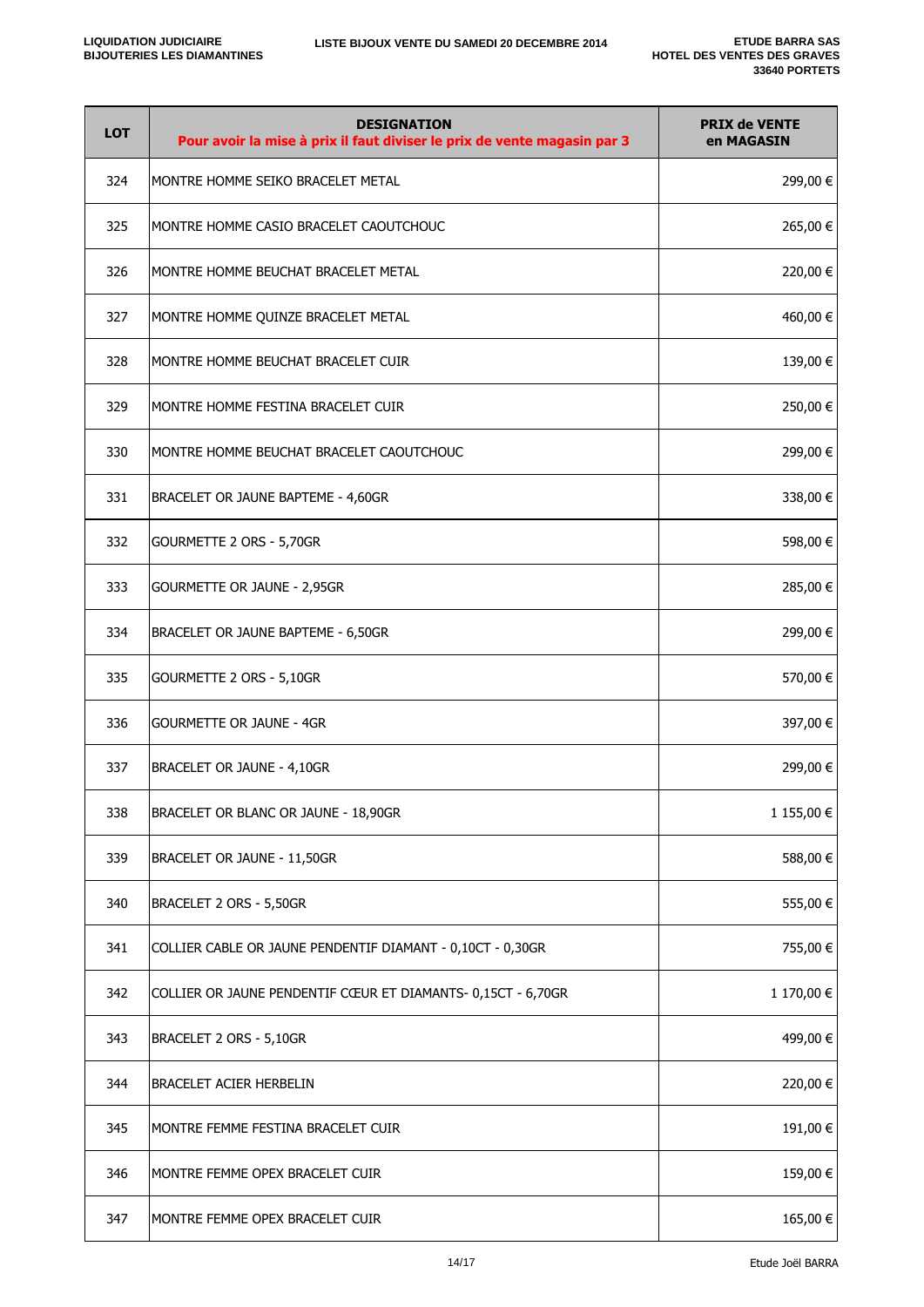| <b>LOT</b> | <b>DESIGNATION</b><br>Pour avoir la mise à prix il faut diviser le prix de vente magasin par 3 | <b>PRIX de VENTE</b><br>en MAGASIN |
|------------|------------------------------------------------------------------------------------------------|------------------------------------|
| 349        | MONTRE FEMME CHRISTIAN BERNARD BRACELET CUIR                                                   | 245,00€                            |
| 350        | MONTRE HOMME GUY LAROCHE BRACELET METAL                                                        | 298,00€                            |
| 351        | MONTRE HOMME BEUCHAT BRACELET CUIR                                                             | 149,00€                            |
| 352        | MONTRE HOMME BEUCHAT BRACELET CUIR                                                             | 182,00 €                           |
| 353        | MONTRE FEMME GUESS BRACELET CUIR                                                               | 410,00€                            |
| 354        | MONTRE FEMME GUESS BRACELET CUIR                                                               | 330,00€                            |
| 355        | MONTRE FEMME GUESS BRACELET CUIR                                                               | 275,00 €                           |
| 356        | DEMI ALLIANCE OR JAUNE DIAMANTS - 0,60CT - 3,80GR                                              | 1 390,00 €                         |
| 357        | DEMI ALLIANCE OR JAUNE DIAMANTS - 0,60CT - 6,10GR                                              | 1499,00€                           |
| 358        | DEMI ALLIANCE OR JAUNE DIAMANTS - 0,50CT - 2,90GR                                              | 1 099,00 €                         |
| 359        | DEMI ALLIANCE OR JAUNE DIAMANTS - 0,30CT - 3,20GR                                              | 955,00€                            |
| 360        | DEMI ALLIANCE 2 ORS ET DIAMANTS - 0,30CT - 4,80GR                                              | 999,00 €                           |
| 361        | DEMI ALLIANCE OR JAUNE DIAMANTS - 0,35CT - 2,50GR                                              | 855,00€                            |
| 362        | DEMI ALLIANCE OR JAUNE DIAMANTS - 0,20CT - 3,10GR                                              | 877,00€                            |
| 363        | DEMI ALLIANCE 2 OR DIAMANTS - 0,45CT - 2,90GR                                                  | 1 155,00 €                         |
| 364        | DEMI ALLIANCE OR JAUNE TORSADEE DIAMANTS - 0,40CT - 6,20GR                                     | 1440,00€                           |
| 365        | DEMI ALLIANCE OR JAUNE DIAMANTS - 0,40CT - 3,50GR                                              | 955,00€                            |
| 366        | PENDENTIF OR BLANC SERTI 3 DIAMANTS 0,30CT PERLE TAHITI-1,40GR                                 | 1 380,00 €                         |
| 367        | COLLIER OR JAUNE ET DIAMANTS-0,07CT-4GR                                                        | 653,00 €                           |
| 368        | COLLIER OR ET PENDENTIF BRILLANTS ET SAPHIR - 6,60GR                                           | 1 299,00 €                         |
| 369        | COLLIER OR JAUNE DIAMANTS 0,70CT-13GR                                                          | 2 995,00 €                         |
| 370        | COLLIER OR BLANC CŒUR DIAMANT EN LIVRET -8,60GR                                                | 1 288,00 €                         |
| 371        | CHAINE OR ET PENDENTIF CŒUR ET DIAMANT 0,10CT - 4GR                                            | 499,00 €                           |
| 372        | COLLIER OR DIAMANTS 3 PIERRES - 0,32CT - 12,30GR                                               | 2 095,00 €                         |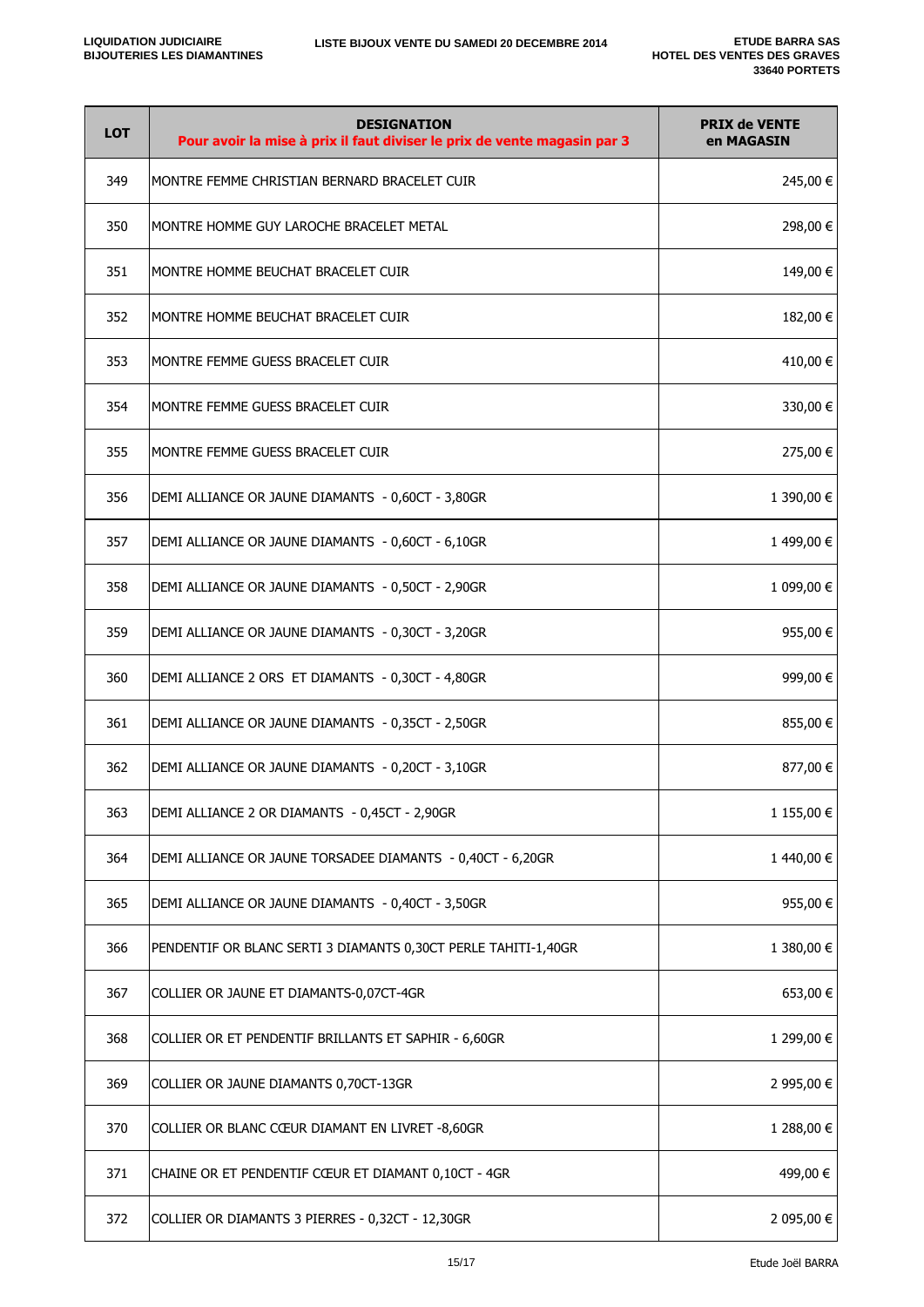| <b>LOT</b> | <b>DESIGNATION</b><br>Pour avoir la mise à prix il faut diviser le prix de vente magasin par 3       | <b>PRIX de VENTE</b><br>en MAGASIN |
|------------|------------------------------------------------------------------------------------------------------|------------------------------------|
| 374        | PAIRE PENDANTS D OREILLE OR BLANC PERLE ET DIAMANTS-4GR                                              | 1 590,00 €                         |
| 375        | BRACELET JONC OR 2 ORS OUVRANT 18,3GR                                                                | 1 950,00 €                         |
| 376        | BAGUE OR JAUNE ET DIAMANTS - 0,75CT - 4,70GR                                                         | 1 550,00 €                         |
| 377        | BAGUE OR JAUNE FORME PIGNE AVEC DIAMANTS - 4,20GR                                                    | 1 197,00 €                         |
| 378        | BAGUE OR GRIS ET DIAMANTS - 6,30GR                                                                   | 1 690,00 €                         |
| 379        | BAGUE OR GRIS ET DIAMANTS - 0,30CT - 7,40GR                                                          | 1488,00€                           |
| 380        | BOUCLES D'OREILLES OR BLANC ET DIAMANTS - 5,6GR                                                      | 850,00 €                           |
| 381        | BAGUE OR JAUNE ET DIAMANTS - 0,40CT - 6,20GR                                                         | 1495,00€                           |
| 382        | BAGUE OR JAUNE ET DIAMANTS -0,75CT - 5,60GR                                                          | 1 380,00 €                         |
| 383        | BAGUE OR JAUNE ET DIAMANTS-0,75CT-4,70GR                                                             | 1 570,00 €                         |
| 384        | BAGUE OR GRIS ET DIAMANTS-0,60CT-6,60GR                                                              | 1 990,00 €                         |
| 385        | MONTRE FEMME GUESS BRACELET CUIR                                                                     | 321,00 €                           |
| 386        | MONTRE FEMME TISSOT BRACELET METAL                                                                   | 320,00 €                           |
| 387        | MONTRE FEMME PULSAR BRACELET METAL                                                                   | 199,00€                            |
| 388        | MONTRE FEMME PULSAR BRACELET METAL                                                                   | 188,00€                            |
| 389        | MONTRE HOMME GUESS BRACELET CUIR                                                                     | 189,00 €                           |
| 390        | MONTRE HOMME BEUCHAT BRACELET CUIR                                                                   | 335,00 €                           |
| 391        | COLLIER OR JAUNE MAILLE OMEGA PENDENTIF OR SERTI 3 CABOCHONS 2 PIERRES<br>DE LUNE ET 1 GRENAT - 18GR | 1 595,00 €                         |
| 392        | BRACELET OR JAUNE 3 MOTIFS SERTIS AMETHYSTES CARREES - 12,20GR                                       | 595,00€                            |
| 393        | BAGUE OR JAUNE NACRE CITRINES ET DIAMANTS 0,10CT - 7,50GR                                            | 999,00 €                           |
| 394        | BAGUE OR JAUNE ET AMETHYSES CALIBREES - 8,7GR                                                        | 534,00 €                           |
| 395        | BAGUE OR JAUNE PIERRES JAUNES BLEUES RUBIS ET DIAMANTS - 3,2GR                                       | 599,00€                            |
| 396        | BAGUE OR JAUNE AMETHYSTE - 6GR                                                                       | 499,00 €                           |
| 397        | BAGUE OR BLANC DIAMANT PIERRES BLEUES - 4,90GR                                                       | 555,00€                            |